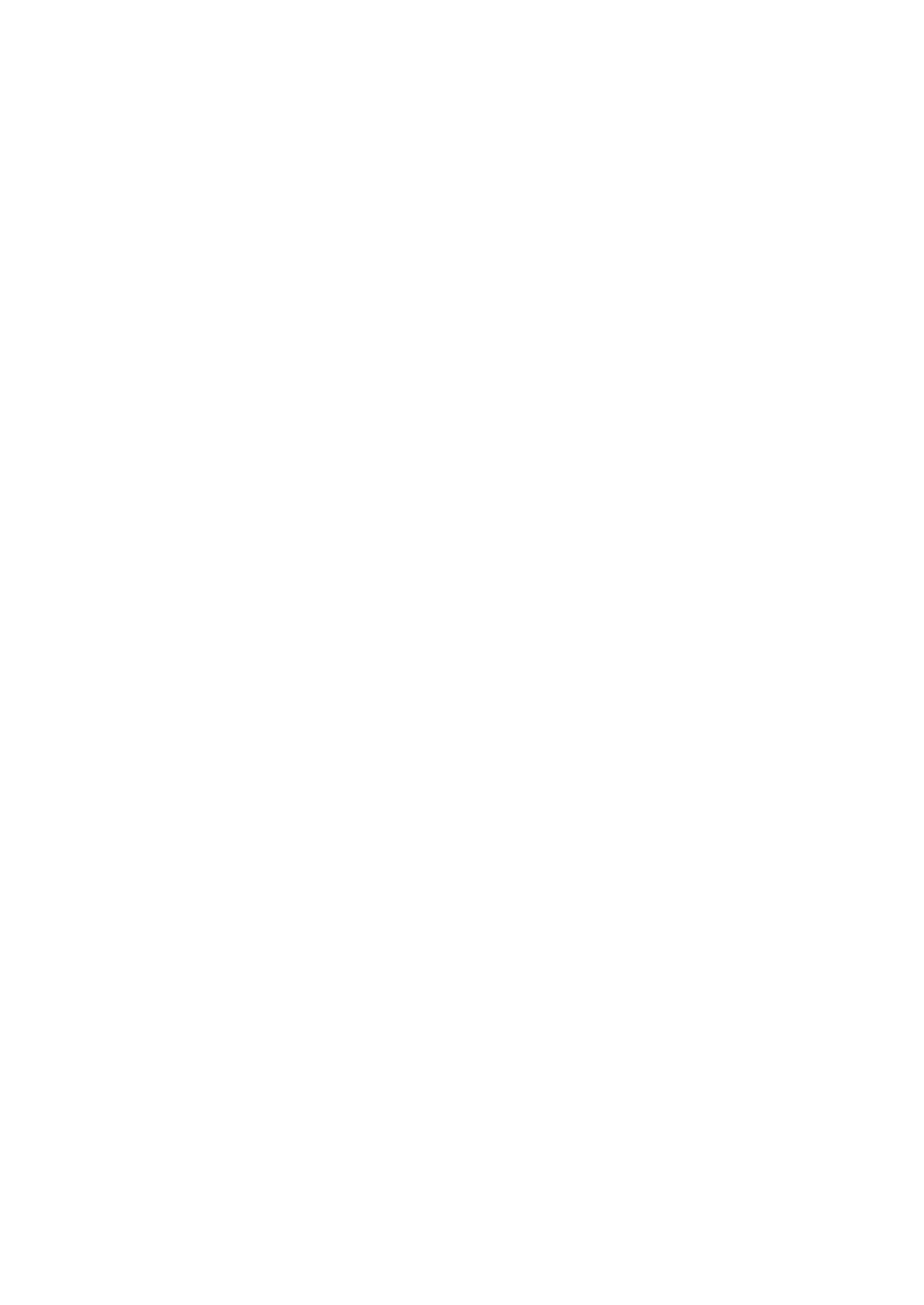## Foreword

The telecommunications and electronic media sectors, with which OFCOM is particularly involved, were under great pressure in 2001. The performance of most companies in this sector was poor, and the euphoria in many places has given way to a kind of «morning-after feeling». Therefore, it is not unusual that different attempts were and are being made to turn back the clock of liberalisation. There are several reasons for the setback in the communications markets: excessive expectations, collapses in the financial markets and a consumer mood which is generally more cautious have all left their mark. The terrible events of 11 September have intensified the situation even further.

However, for customers, the situation is considerably better. The range of telecom services offered and radio and TV programmes broadcast is very extensive and service levels which exceed the all-important universal service are available and secure in all areas of Switzerland.

Economically ambivalent and difficult conditions also represent a challenge to OFCOM. On the one hand, it has to adapt its services to the new situation in order to suit the customer, and on the other hand, it has a duty as regulator and provider to the legislators to analyse the requirements of the market and act accordingly. If necessary, the framework conditions should also be adapted, for example if the market deviates from a level playing field. This should take place in the telecom sector regarding competition in infrastructure and in the media sector regarding the amendment of the Law on Radio and Television. However, improved competitive conditions cannot bring about miracles. If a private TV broadcaster has too few viewers, even optimum framework conditions cannot help him. You cannot sing in praise of market forces one day, and then change your tune the next and make demands from the public purse if the market gets difficult. During 2001, some people had to be reminded of this fact from time to time. It is also a fact that although it is the job of OFCOM to create the technical and legal prerequisites for the introduction of new technologies, such as WLL and UMTS for instance, it is then up to these technologies to penetrate the market themselves. In all cases, the state and its various institutions cannot and should not compensate for poor business planning.

The setbacks of the year 2001 do not change the fact that Switzerland is developing into an information society. Therefore, it was again a key task of OFCOM in 2001 to promote the practical benefits of information technologies–familiarity with them should be the norm for every citizen. This commitment also extends beyond the borders of our country. Switzerland was delighted when the UN and the ITU decided to hold the World Summit on the Information Society in Geneva in 2003. OFCOM, with all its know-how, is in demand at local, national and international levels–now more than ever.

We see our role as an independent think-tank, working for the interests of both market participants and consumers. Our motto was and still is: «Happy to help». Not only do we supply the legal foundations, but we also advise licence-holders and potential licence-holders, so they can appraise the Swiss market accurately and stimulate it.

Since 1997, we have also made our extensive knowhow available on the Internet. In 2001, we gave our website a thorough makeover to make access to documentation better and easier. This business report follows the concept of our new website. I would like to invite you to also make use of our know-how at www.bakom.ch.

#### Marc Furrer, director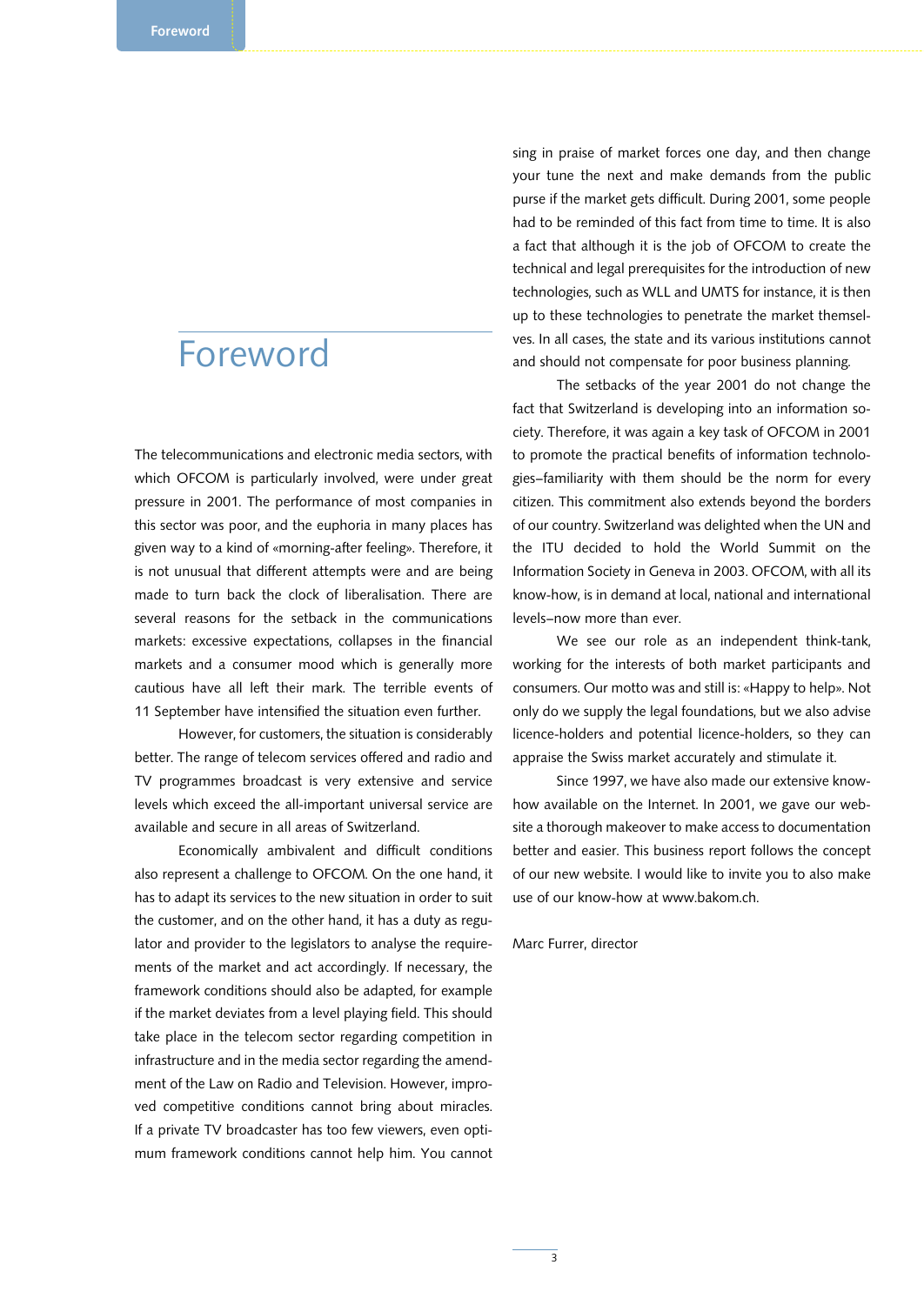## FLAG

## Using FLAG for performance-related management

In 1999, OFCOM declared its readiness to play a pioneering role in the application of the principles of New Public Management (NPM) in the Swiss Federal Administration. These pilot projects have the acronym «FLAG» (Führen mit Leistungs-Auftrag und Globalbudget–Management with a Performance Specification and Global Budget). We report below on our experiences.

#### Management of the administrative office

The third year as a pilot operation for the introduction of New Public Management into the Federal Administration has confirmed our previous experiences. Over the last three years, we have learnt the hard way–primarily in our own organisation. Members of the management and supervisory personnel had to invest more time than envisaged to adapt the traditional management instruments to suit the new philosophy. The regulatory system specified for financial administration was too extensive and, at the same time, not sufficiently helpful in terms of practical implementation. As OFCOM is not actually an «operator» as such but rather fulfils sovereign duties, we were only able to gain limited benefit from the experiences of other pilot departments in the Federal Administration.

The Federal Council undertook an initial evaluation in the year under review and decided on a simplified, more pragmatic process–something we had been requesting for quite some time. In the area of accountancy in particular, duplication is to be eliminated.

Above all, the introduction of cost and performance accounting proved more arduous than expected. After initial difficulties, which are also indicated in a report from financial control about inadequate internal control systems and human resources in the finance section, we were able to improve the situation rapidly and with lasting effect and restructure the finance and accounting system.

#### Finances

With the good financial results which have been achieved, particularly in view of the fact that the challenging savings targets of CHF 5.5 million for 2001 could clearly be achieved and even exceeded once more, it is clear that management with a performance specification and a global budget is having positive effects. Financial considerations are increasingly being given greater emphasis and have become a very important aspect of OFCOM's everyday work.

The ever-growing awareness of financial issues is also bearing fruit for our customers. In the year 2000, for example, we had drawn up a plan for reorganisation of the cost accounting and performance systems in order to improve the allocation of costs to the individual products and, in conjunction with this, to be able to calculate more appropriate administrative charges. The necessary changes to the cost accounting and performance systems were implemented in 2001 and the modified administrative charges have been effective since January.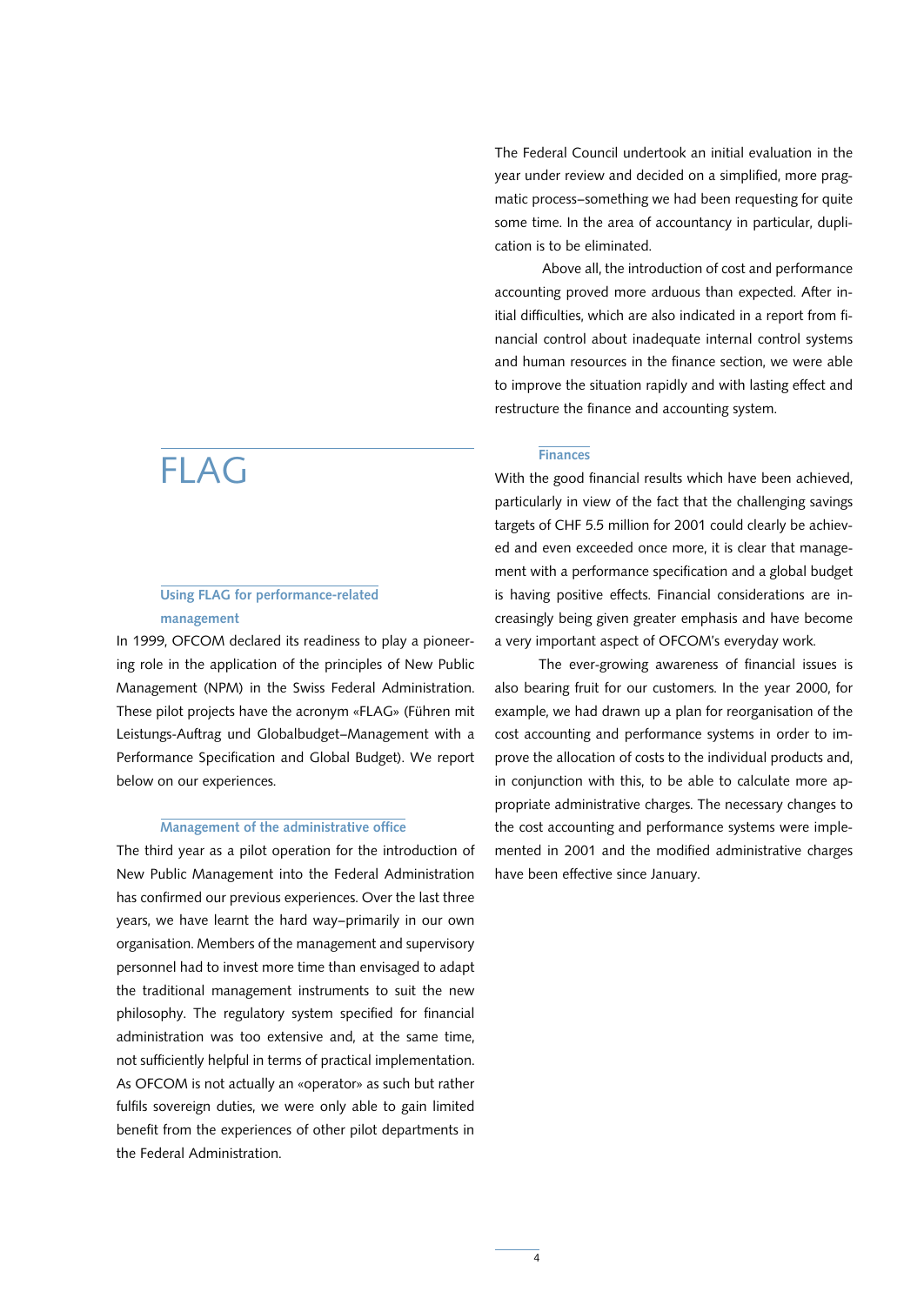We have also made improvements in the area of licence fees. The reduction in licence fees in the sectors of professional radio and satellite radio, which we introduced on the basis of a comparison with other European states, has also been having an effect since the beginning of 2001.

#### Personnel policy

With 260 full-time posts, the number of personnel remained at the level of the previous year. With a staff of 298, there were 47 new appointments and 33 people leaving. Again in 2001, we were confronted with difficulties in recruiting personnel, though, thanks to internal job rotation, we were able to overcome some bottlenecks. With the introduction of the «new personnel policy» in the Federal Administration, we are hoping for improved terms of employment in a market where suitable employees are scarce.

In the year under review, our first apprentice successfully completed his apprenticeship in mediamatics. We are currently training one apprentice who is in the second year and two apprentices who are in the first year of their apprenticeships. With effect from 2002, the training of mediamatics personnel will last four rather than the current three years, and we will adapt our support accordingly. In the legal field, we were again able to employ trainees who acquired supplementary know-how over a period of four to six months as part of their professional competence training as lawyers.

In the summer of 2001, we started extensive preparations with regard to the new Employment Law. This work was continued and consolidated up to the middle of

October for senior personnel and other staff and was both on schedule and to the appropriate level. However, in this respect, there were complications due to the legal foundations, which were lacking to a certain extent. In addition, the staff in the personnel department were working to the limits of their capacity, primarily in preparing some 300 contracts of employment. The selected procedure, which involved firstly submitting new contracts to staff in draft form and setting up a hotline, proved to be worthwhile. In this way, it was possible to clear up a lot of queries before the terms of employment were formally confirmed according to the new law. All in all, the changeover took place without any significant problems.

#### **Outlook**

OFCOM continues to adhere to the FLAG idea. The intention of running a Federal Office with management instruments and therefore to proceed with a performancerelated philosophy complies with the requirements for an efficient administration. From the latest decisions of the Federal Council, we hope for further development of the project which will simplify the FLAG instruments or make them more significant. We also argue in favour of Parliament taking OFCOM's special situation into account. As an administrative office with a high proportion of sovereign duties, we are not directly comparable with a lot of other Federal departments. This necessitates a flexible and therefore complex procedure for the definition of objectives regarding performance and effectiveness as well as for the evaluation of the results.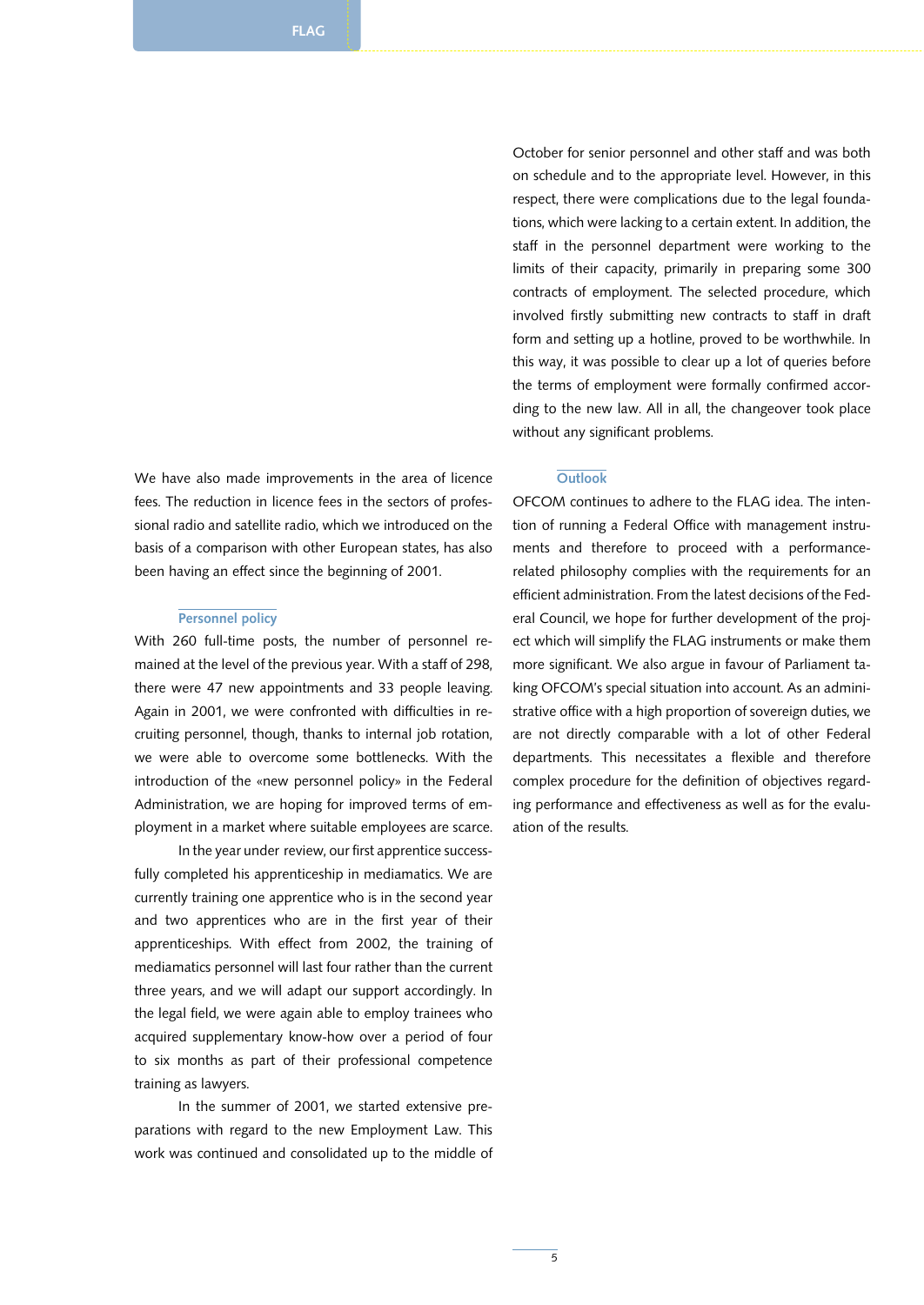## **Performance**

## Tasks and organisation

Organisationally, OFCOM is subdivided into three «product divisions»: Radio and Television (RTV), Telecommunications Services (TC) and Radio Licences and Equipment (Funkkonzessionen und Anlagen–FA). They provide services for external customers. The Frequency Management (FM) and the Management and Organisation (Betriebswirtschaft und Organisation–BO) divisions work primarily for the product divisions. Frequency Management, for example, handles the planning, allocation and monitoring of frequencies as well as the corresponding research work. The classic internal services in the areas of personnel, finances, IT and logistics are combined in the Management division (BO). The International Relations (IR) service coordinates international activities and Switzerland's representation in international organisations.

Following the trend towards convergence of electronic media and telecommunications, OFCOM is one of the few organisations worldwide to combine these two areas under one roof. As a consequence, the Office reports to two different authorities: On the one hand, it prepares topics concerning electronic media for the Federal Council and the Federal Department for the Environment, Transport, Energy and Communications, makes the necessary applications and implements the decisions. On the other hand, it is active in the telecommunications sector for the Federal Communications Commission (ComCom), which is competent as an independent authority in this area.

## Radio and television

Two developments in the area of radio and television took centre stage in the reporting year: first, the structural consolidation in the regional television market in Germanspeaking Switzerland. Of the five regional television stations licensed in 1998/1999, today only Sat. 1 Schweiz (retransmission with localised advertising) and the music broadcaster Viva-Swizz are still transmitting. The euphoria which reigned as recently as three years ago has given way to a realistic disillusionment. Because of the public consultation on the new Law on Radio and Television, 2001 was also characterised by the sometimes heated debate on media policy.

## International, national and regional language broadcasting

The discontinuation of the two TV broadcasters Tele 24 and TV3 confirmed that the market potential for private television initiatives at regional language level is limited. The Prognos AG market study of 1998, commissioned by OFCOM, had already reached this conclusion, giving the new TV stations only a slight chance of survival. However, the retransmission of German TV channels with localised advertising aimed at the Swiss market are holding their own. Without providing any corresponding programme services, they are extracting well over CHF 100 million from the Swiss television market. Despite OFCOM's interventions and against contrary assurances, the CSA (Conseil Supérieur de l'Audiovisuel) has granted the French television company M6 a licence for retransmission with localised advertising directed at Switzerland.

www.bakom.ch/en/radio\_tv/allgemeines/politik/ prognos/index.html

In the radio sector, the licensed sectoral broadcasters Hit Radio, SwissKlassikRock, Swiss Musik Radio, Radio 105 Classic and Sunshine Gold were not able to comply with the specified period for bringing programming activity into service. The primary reasons for the delays were difficulties in connecting to the cable networks, some of which had no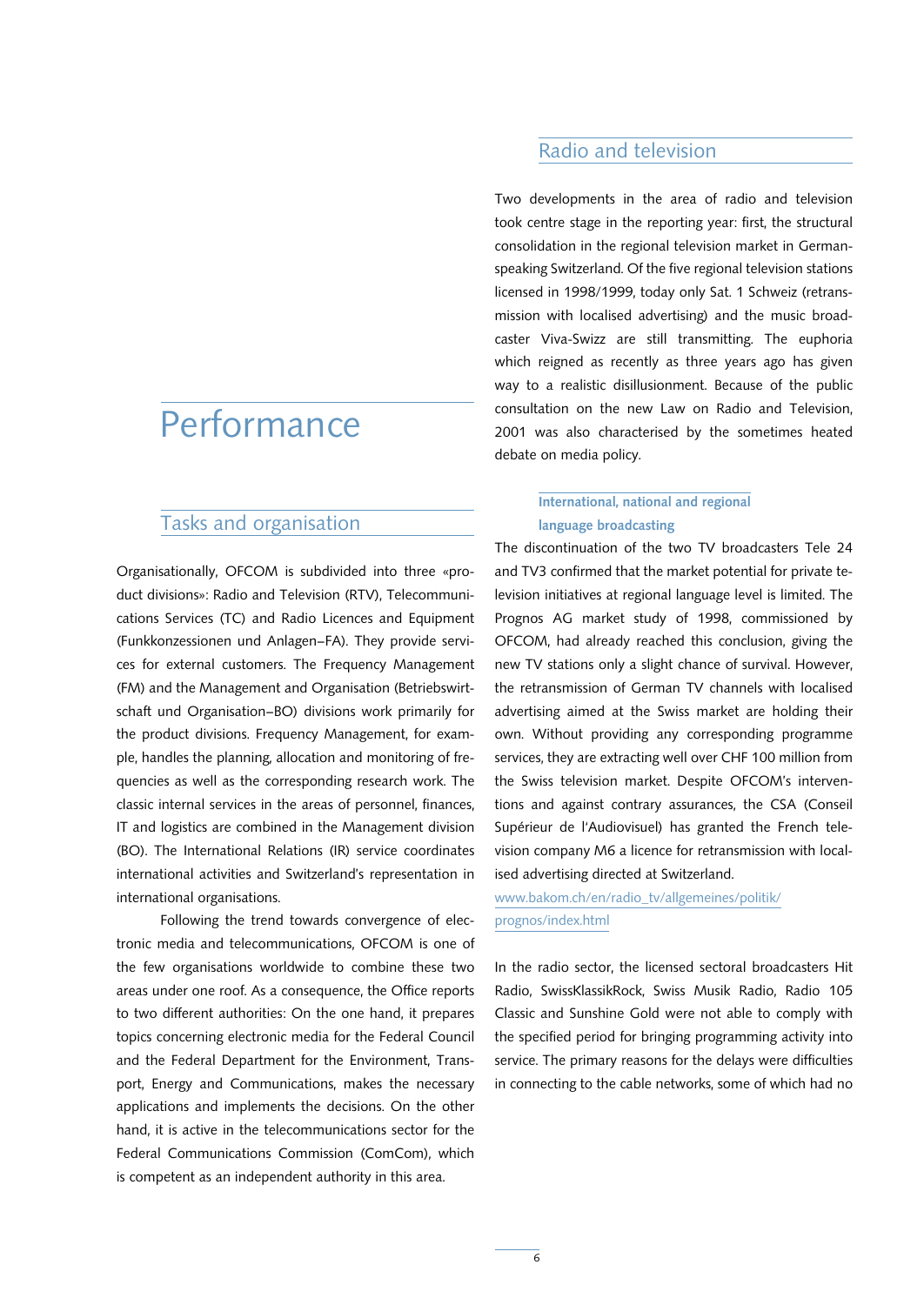free capacity. After the take-over of Belcom-Holding by Tamedia AG, Radio 24plus renounced any further exercise of its licence.

At the end of October 2001, Swiss Radio International (SRI) ceased short-wave broadcasts to North and Central America, Europe and Asia. Information on the Internet (Swissinfo) and the SRI and SRG satellite broadcasts are being offered as alternatives. OFCOM is currently investigating new technologies in order to completely replace analogue short-wave from 2004 onwards.

#### Local and regional radio

On 15 June 2001, the Federal Council adopted principles for adapting existing coverage areas in order to ensure more coherent future development of the local radio landscape. According to these principles, no further applications for terrestrial transmission of new programmes on FM frequencies will be approved. Moderate rationalisation of existing transmission areas is generally expected to be examined favourably and significant expansions will be approved only with reservations.

In order to reinforce media diversity in eastern Switzerland, on 7 November 2001, the Federal Council approved, for the first time, the extension of transmission areas into the core area of neighbouring stations. For example, it allowed Radio Top Wil to broadcast its programmes in St. Gallen, among other places. In exchange, the local St. Gallen radio station, Aktuell, has been able to penetrate the Wil region and the Toggenburg. Winterthur's Radio Top Eulach was authorised to serve the town of Schaffhausen, and in exchange for this, Schaffhausen's Radio Munot was granted access to the town of Winterthur.

On 7 December 2001, the Federal Council rejected the applications from Zurich local radio stations to enlarge their transmission areas with the argument that the Zurich region had already reached its critical size. At the same time, it redefined the coverage areas in central Switzerland. In the future, the three stations Radio Pilatus, Radio Sunshine and Radio Central will mainly serve a common core area, which includes the areas around Lucerne, Zug and Schwyz. The Lucerne city broadcaster Radio 3fach was permitted to extend its broadcasting radius slightly.

On 4 October 2001, the Federal Department for the Environment, Transport, Energy and Communications (DETEC) granted the last licence which remained to be awarded according to the instructions for FM broadcasting network planning. Radio toxic.fm was licensed in St. Gallen as a station mainly operated by students at St. Gallen university.

In the Zurich area, a substantial series of reallocations took place in autumn. On 2 October 2001, the Federal Department for the Environment, Transport, Energy and Communications approved the take-over of the successful Zurich local radio station Radio 24 and the Zurich local TV station TeleZüri by Tamedia AG. To prevent overconcentration in Zurich, the Federal Department for the Environment, Transport, Energy and Communications instructed Tamedia AG to withdraw economically and editorially from Radio Zürisee AG.

With regard to regional television, the Federal Department for the Environment, Transport, Energy and Communications initiated a consolidation of existing conditions. For example, on 29 October 2001, it rejected applications for extensive expansion from the three eastern Swiss stations TeleOstschweiz, Tele Top and Schaffhauser Fernsehen. TeleOstschweiz alone was authorised to extend its range to the entire area of the canton of St. Gallen. Further overlapping of the coverage areas was rejected since they would have impeded competition in advertising and business.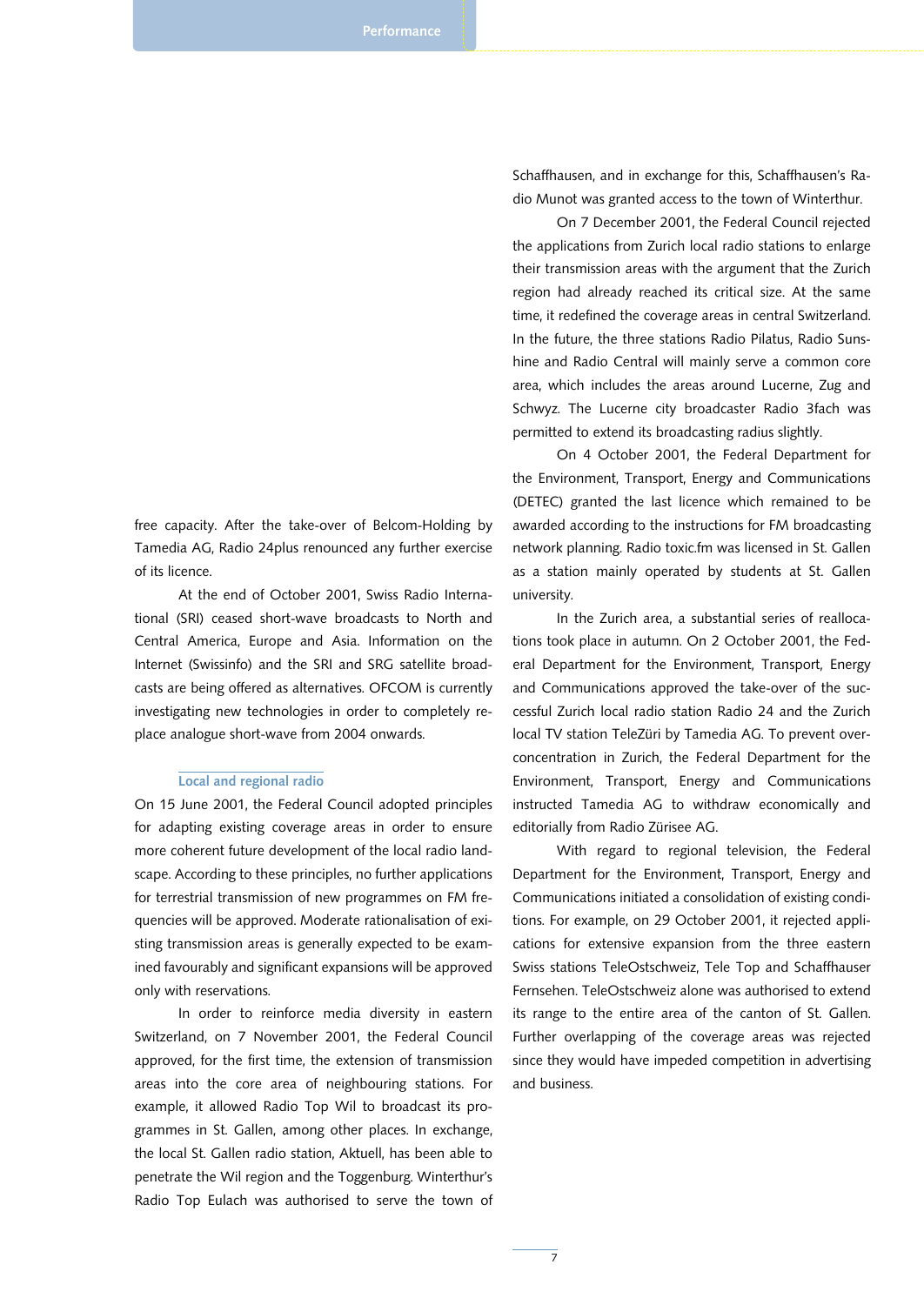#### Reception fees

On the basis of a Federal Court decision in January 2001 by the Federal Council, by decree, exempted all recipients of supplementary benefits from the obligation to pay fees. This step triggered a flood of enquiries and exemption applications to Billag AG, which collects the fees for the Confederation. OFCOM too felt the effects of the decision: From the middle of the year in particular, complaints against decisions by Billag AG increased substantially (cf. table). The growing number of complaints received cannot be handled promptly because of a lack of personnel.

Acquiring address data for recording new persons obliged to pay fees proved to be difficult for Billag AG due to data protection issues. OFCOM is currently seeking a solution in discussion with the Federal data protection authority.

www.bakom.ch/en/radio\_tv/gebuehren/index.html

(See also under «Radio Licences and Equipment, Monitoring of Radio and Television Reception Fees»).



#### **Supervision**

Radio broadcasters are increasingly availing themselves of the opportunity to submit sponsor nominations and adverts to OFCOM for advance examination. In this way, costly supervisory procedures, which are unpleasant for the broadcasters, can be avoided. This assistance, together with OFCOM's consolidated and publicised legal practice, contributed to a slight fall in the number of supervisory procedures compared with the previous year. The new OFCOM Internet site explains the legal basis with regard to advertising and sponsorship and provides information on OFCOM's supervisory activities.

www.bakom.ch/en/radio\_tv/werbung/index.html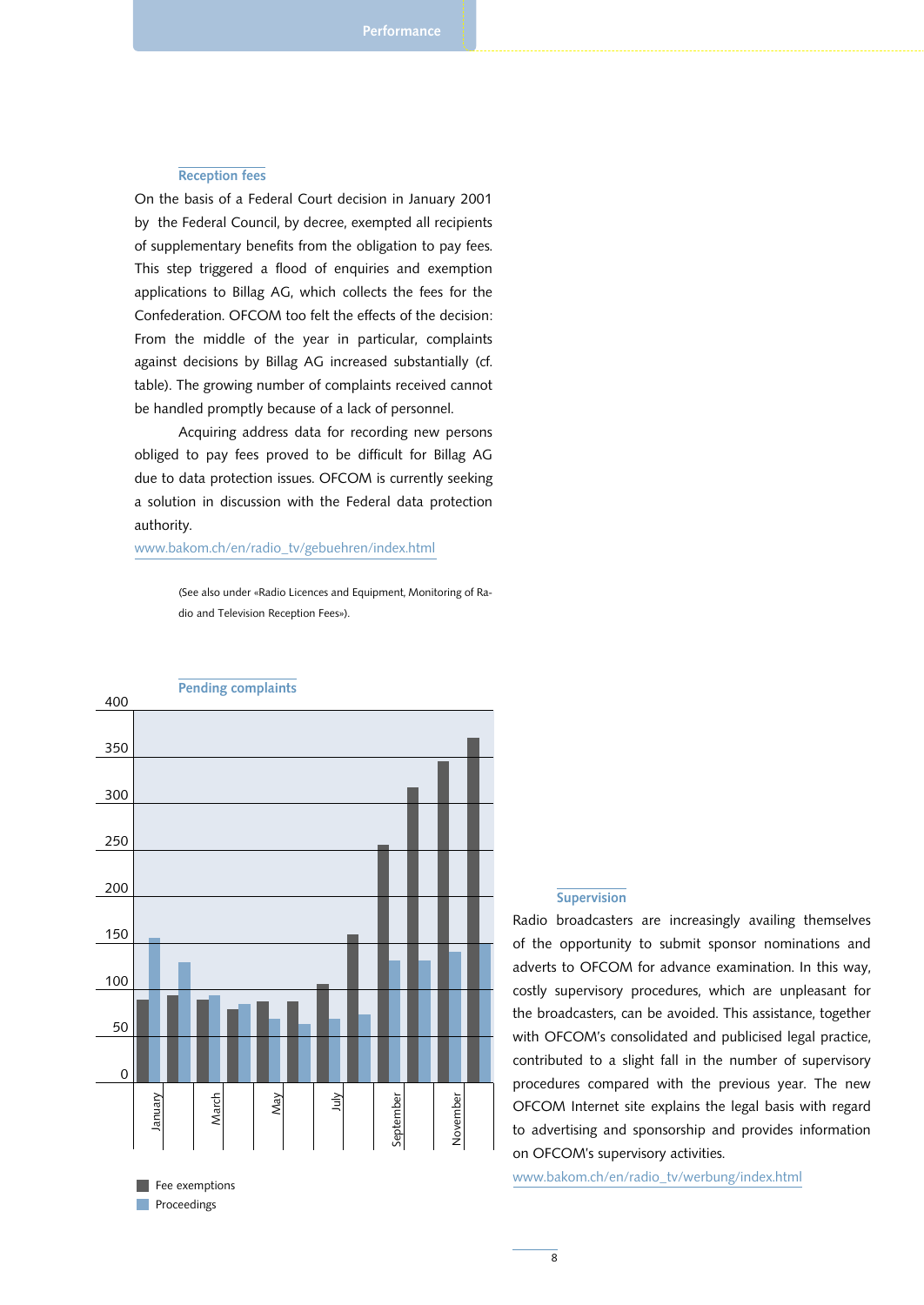#### Key projects

Revision of the Law on Radio and Television (LRTV) In December 2000, the Federal Council initiated the public consultation procedure on the draft of a new Law on Radio and Television (LRTV).

www.bakom.ch/en/aktuell/revision\_rtvg/entwurf/index.html

Up to the end of April, cantons, political parties, associations and other interested parties were able to express their views on the draft. A total of 206 comments were received, testifying to the great public interest in the new arrangements governing Swiss broadcasting.

www.bakom.ch/en/aktuell/revision\_rtvg/vernehmlassung/ index.html

In summary, the comments received express substantial agreement with the major outlines of the revision but contain many criticisms of the implementation of the goals. The most disputed areas are the regulations governing advertising and sponsorship, the position of the SRG, subsidies to private stations and the organisation of the authorities. In November 2001, the Federal Council took note of the report on the results of the consultation procedure and published the document.

www.bakom.ch/en/aktuell/revision\_rtvg/vernehmlassung/ vern\_bericht/index.html

At the same time, the national government gave the green light for the next step in the revision of the Law on Radio and Television.

#### Digital Video Broadcasting (DVB)

On 17 August 2001, the Federal Department for the Environment, Transport, Energy and Communications briefed the Federal Council on the perspectives for terrestrial digital television (DVB-T) in Switzerland. According to the Department's estimates, the chances of introducing DVB-T are good. However, Switzerland will not be playing a pioneering role as the large European markets will decide on the introduction of the new technology. Regardless of the high

density of cable TV penetration in Switzerland, terrestrial distribution is expected to fulfil an important function for universal public service in terms of TV stations since DVB-T offers the possibility of transmitting a broad range of local programming. Whilst the financing of the launch of SRG into the digital era is substantially secured by reception fees, the question of finance for private providers remains open. OFCOM is working on technical migration scenarios together with SRG and the other players in the world of digital television. In the next few years, the Federal Council will take the corresponding fundamental decisions (see also under «Frequency Management, Centre of Competence for Radio Technology and Analogue-Digital Broadcasting Migration»).

#### Digital Audio Broadcasting (DAB)

At the end of 2002, the licence which the Federal Council granted in 1999 to the SRG to introduce digital terrestrial radio (Digital Audio Broadcasting–DAB) in Switzerland expired. Although the SRG's DAB network now enables 55% of the population to receive DAB broadcasts, market penetration is slow–not only in Switzerland but also throughout Europe. The number of DAB receivers continues to be infinitesimally small. Against this background, in the autumn of 2001, OFCOM conducted a survey of the key players in the world of Swiss radio broadcasting. The opinion was unanimously expressed that the putting-out to tender of programming space, which was originally intended to allow private providers to gain a foothold in DAB technology, should be provisionally delayed until DAB has achieved higher penetration of the radio market. In cooperation with interested parties, OFCOM is continuing to pursue the development of the DAB market. Until further notice, the SRG will continue to provide its current range of DAB programmes (see also under «Frequency Management, Analogue-Digital Broadcasting Migration»).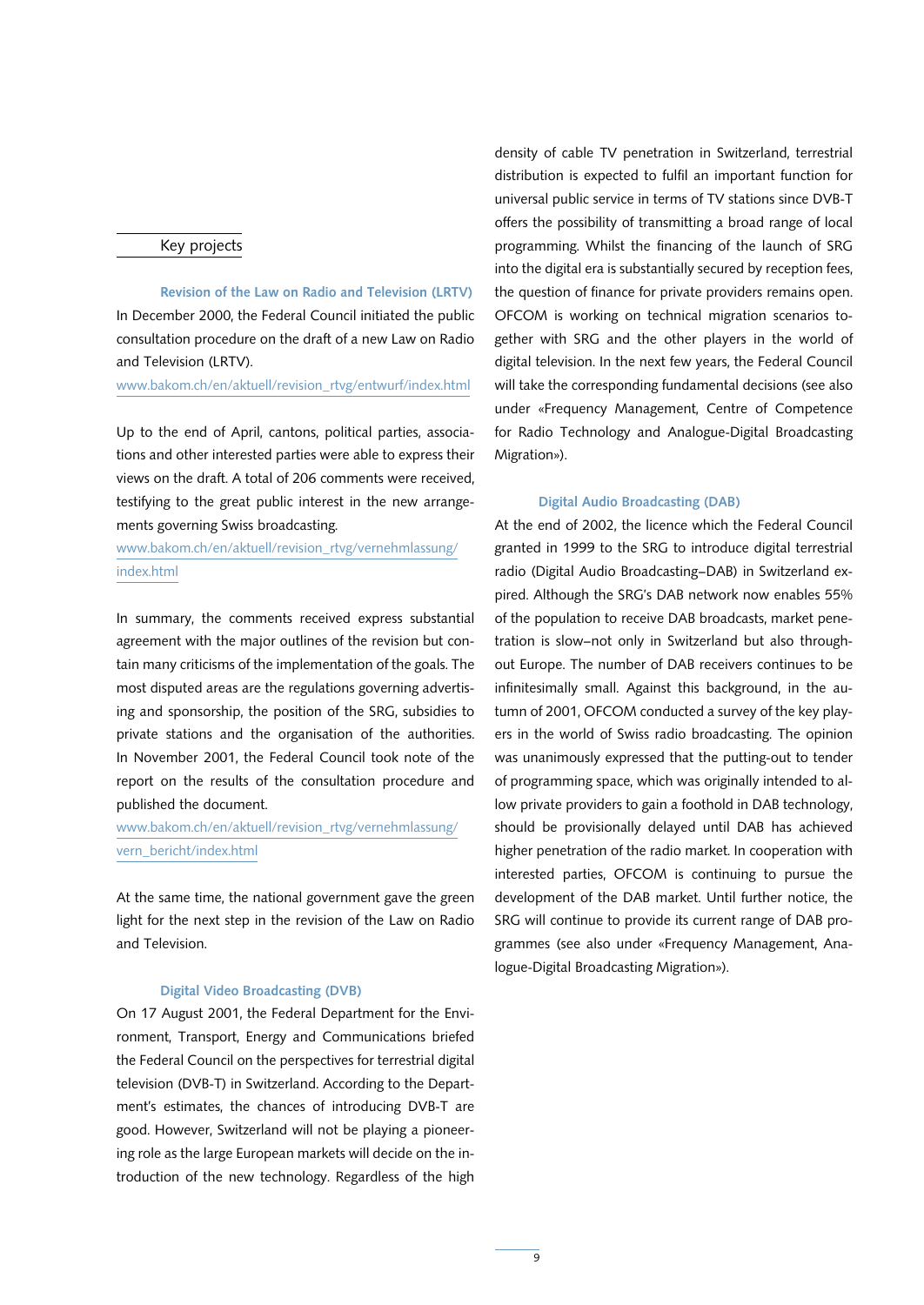## Telecom services

In the reporting year, the telecom market was characterised by a cooling-down in the financial markets and disillsionment in the entire hi-tech sector. Despite a clear consolidation in the market, over the year as a whole, there was still a slight increase in the number of providers. Nonetheless, liquidations due to the withdrawal of companies, acquisitions, bankruptcies and statistical adjustments assumed significant importance. The process of opening up the market stabilised in several segments of the market (particularly international and national telephone calls, mobile telephony and, to a certain extent, Internet services).

> Long-term telecommunications statistics Telecommunications Services Providers (TSPs) and interconnection agreements

| Date                                                  | 31/03/98       | 86/90/08       | 86/60/08       | 31/12/98       | 31/03/99 | 80/06/99       | 86/60/08       | 31/12/99 | 30/03/00 | 23/10/00 | 31/12/00 | 30/03/01 | 30/06/01       | 30/09/01       | 31/12/01       |
|-------------------------------------------------------|----------------|----------------|----------------|----------------|----------|----------------|----------------|----------|----------|----------|----------|----------|----------------|----------------|----------------|
| Fixed network<br>services, subject<br>to registration | 44             | 68             | 86             | 92             | 109      | 115            | 127            | 135      | 144      | 147      | 154      | 155      | 137            | 150            | 156            |
| Fixed network<br>services, subject<br>to licensing    | $\overline{2}$ | 3              | 27             | 43             | 60       | 70             | 78             | 83       | 96       | 108      | 116      | 107      | 112            | 118            | 131            |
| <b>Fixed satellite</b><br>services                    | 11             | 12             | 12             | 12             | 14       | 14             | 14             | 16       | 16       | 17       | 19       | 23       | 26             | 26             | 26             |
| Satellite<br>services                                 |                |                |                | 1              | 1        | 1              | $\overline{2}$ | 3        | 3        | 3        | 4        | 4        | 3              | 3              | 5              |
| Mobile GSM                                            |                | $\overline{3}$ | 3              | 3              | 3        | $\overline{3}$ | 3              | 3        | 3        | 3        | 3        | 3        | $\overline{3}$ | 3              | 3              |
| Mobile UMTS                                           |                |                |                |                |          |                |                |          |          |          |          | 4        | 4              | $\overline{4}$ | $\overline{4}$ |
| Mobile, other                                         | $\overline{2}$ | $\overline{2}$ | $\overline{2}$ | $\overline{2}$ | 7        | 8              | 11             | 14       | 16       | 19       | 19       | 19       | 21             | 21             | 23             |
| Interconnection<br>agreement                          | 7              | 19             | 29             | 35             | 41       | 43             | 50             | 50       | 55       | 66       | 71       | 69       | 70             | 74             | 77             |
| Liquidated<br>(all categories)                        |                |                |                | 25             | 25       | 25             | 30             | 32       | 32       | 34       | 36       | 54       | 79             | 82             | 95             |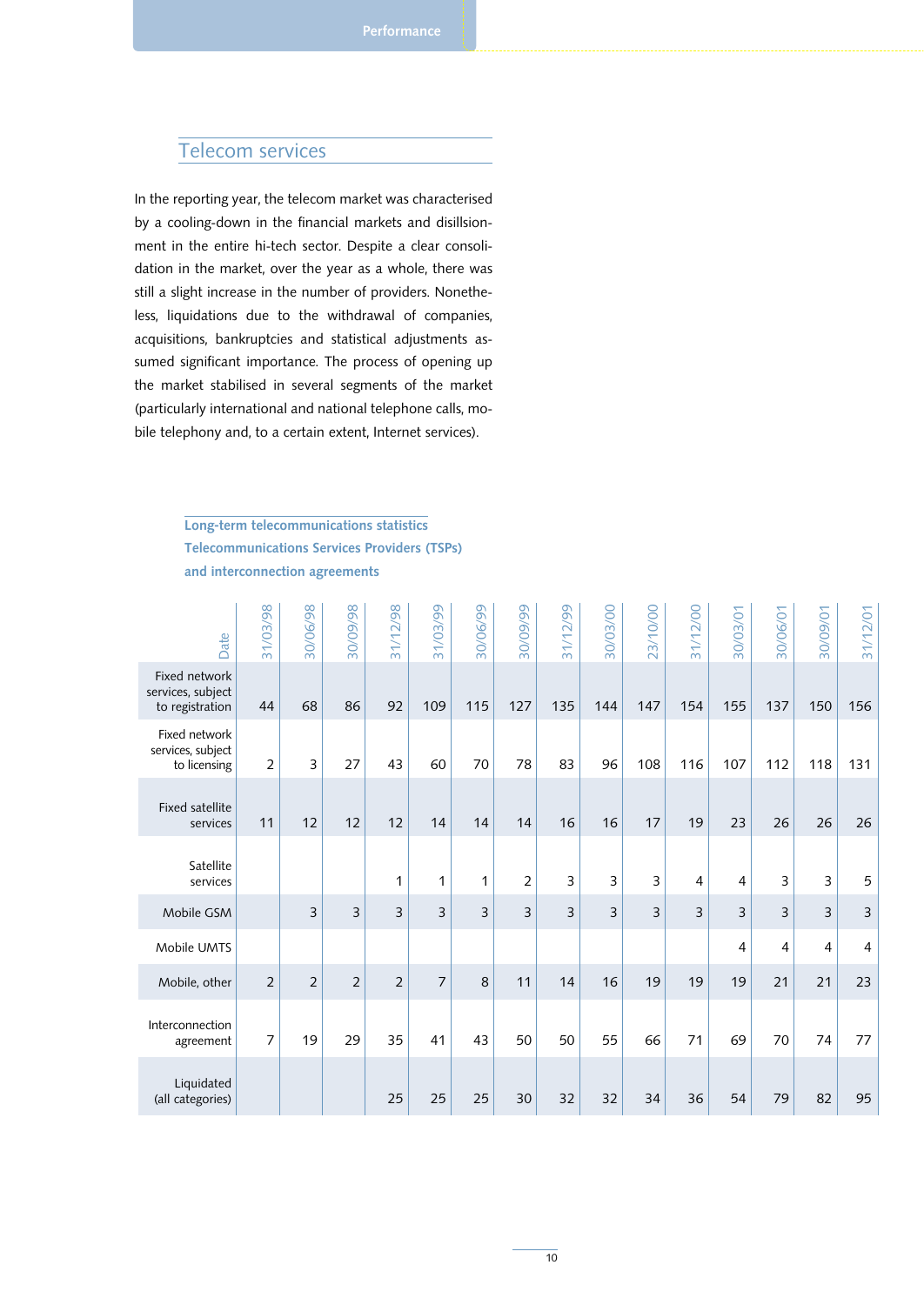#### Number and addressing resources

In 2001, providers again demanded new telephone numbers and Carrier Selection Codes (CSC), but growth slowed considerably. As a result of individual number allocation in the business numbers sector (particularly from the 0800 und 0900 ranges of numbers), demand additionally shifted partially from service providers to large consumers.

In the reporting year, the first directory enquiries services with their own short number were launched, after OFCOM had allotted 18XY short numbers at the start of the year. However, it became apparent to operator-independent providers that the market for directory services is very difficult for new entrants. For example, one of the most innovative providers was forced to lay off staff after only a few months because of the disappointingly low number of customers. It is an open question whether, as the provider maintains, this is primarily due to the easily remembered 111 number, which can be used by access network operators for directory enquiries services. Essentially, though, it is difficult for any new entrant to compete against the Swisscom directory enquiries service (111), which has been established for many years.

www.bakom.ch/en/telekommunikation/nummerierung/ index.html



## Number of CSCs and blocks of 1'000 and 10'000 E.164 numbers assigned by OFCOM

## Telephone connections

In the market for local telephone calls, there is still little perceptible competition, and in the case of telephone connections, there is still none whatsoever. Here Swisscom's market position has been virtually unaffected to date. Opening up the market for the last mile (the local loop) is therefore highly topical. Even cable TV providers still have relatively few customers for broadband Internet access and none at all for telephony. All in all, the broadband market–probably precisely because of the lack of competition–is still relatively undeveloped.

The Federal Court's decision in the interconnection dispute between Commcare and Swisscom, delivered in the reporting year, is expected to have negative effects on the opening-up of the market. Since the Federal Court does not seem to allow ComCom the possibility of a technologically neutral application of the interconnection regime, contrary to the intention of the legislature, there is a risk that the liberalisation of the telecommunications market will be frozen at its existing stage of evolution (a telephone service based on carrier preselection). In connection with technological changes, a trend towards monopolisation might even emerge. The Federal Court has put the ball back into the court of the lawmakers and the makers of decrees respectively. This relates in particular to access to the local loop for competitors as well as further wholesale service offerings in markets in which one provider dominates the market.

1) Up to 31/8/2001. Since 1/9/2001, these numbers have been assigned directly to end users.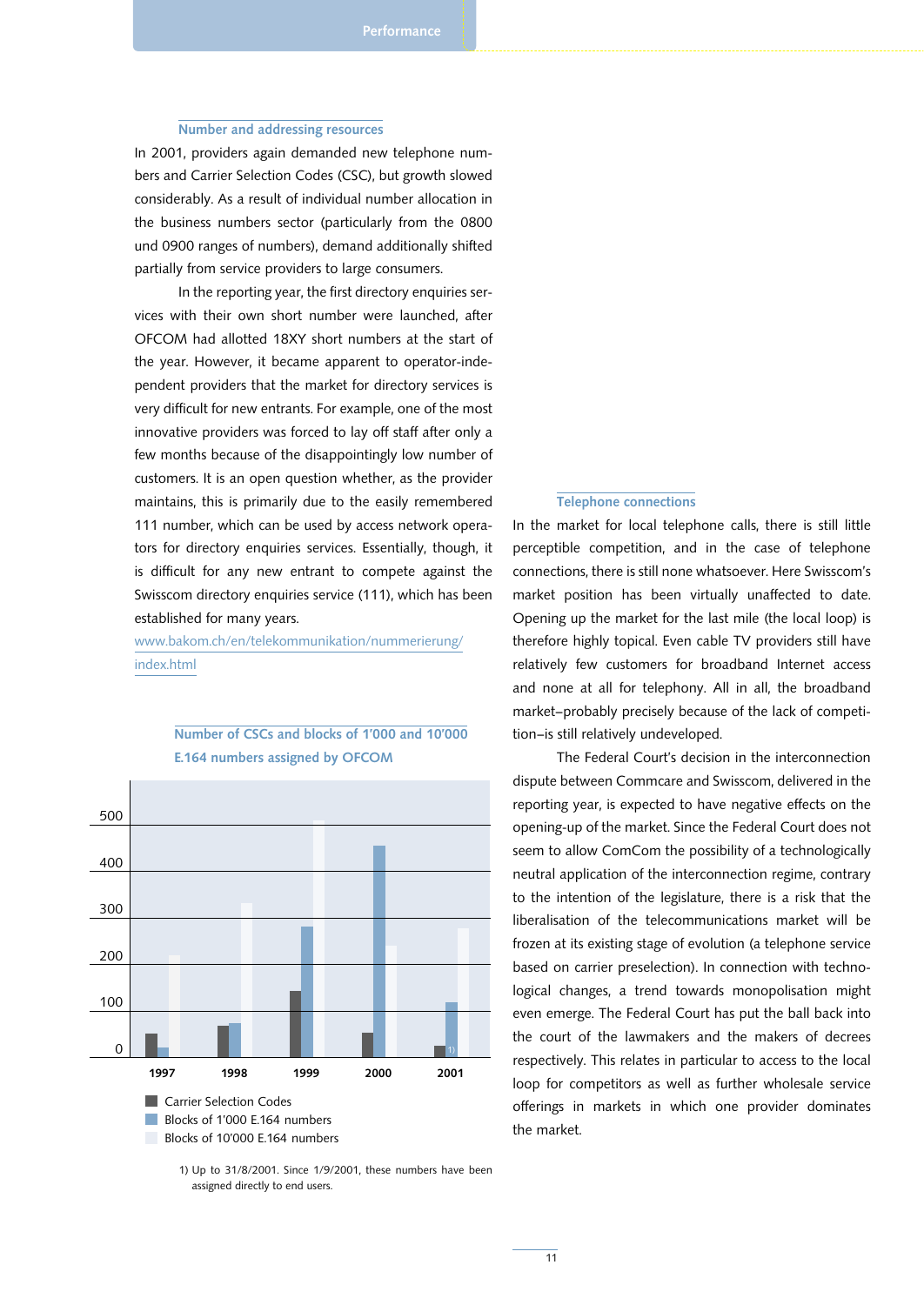#### **Legislation**

On the legislation side, the revision of two decrees took centrestage. In connection with the redefinition of the universal service, the Decree on Telecommunications Services (DTS) was completely revised. By amending various provisions of the DTS, the Federal Council took into account the consequences of the auction of UMTS frequencies, after the auction conditions and procedures had been examined in detailed reports from ComCom and OFCOM. In the future, achieving an appropriate revenue will be specified as an objective of an auction. In addition, the prerequisites for interrupting or aborting an auction in the event of particular occurrences were laid down.

A decree on addressing resources in the telecommunications sector redefined the administration of Internet domain names in the «.ch» zone, which will continue to be handled in Switzerland by the Switch foundation due to a lack of interest from other providers.

In terms of supervisory activities, the key areas were again the fulfilment of obligations with regard to statistics, number portability and the decommissioning of a service. In so far as they were contested, the supervisory measures taken by OFCOM were endorsed without exception by the Appeals Commission of the Federal Department for the Environment, Transport, Energy and Communications.

In this connection, it is also worth mentioning the slight increase in the number of complaints from consumers, e.g. against excessively aggressive marketing by providers or against excessive telecommunications bills. In the first case, the office takes moderating action against providers in the event of repetition. Complaints about bills were frequently attributable to problems with 0906 numbers, in many cases in connection with access to pay-toview Internet sites. In order to create more possibilities for consumers to prevent misuse, OFCOM has tightened up the conditions for the allocation of 0906 numbers.

#### Satellite communication

The satellite communications market has recently undergone a crisis. Examples include such high-profile names as Iridium and Global Star. It is all the more pleasing that Switzerland continues to be an attractive location for international satellite communications providers and that corresponding stations are even expanding. In the year 2001, a number of international telecommunications services providers were licensed.

OFCOM was subject to internal federal supervision in relation to the privatisation of the former international telecommunications satellite organisations «EUTELSAT» and «INTELSAT». As with the previously privatised «Inmarsat», the member states of «EUTELSAT» and «INTELSAT» have withdrawn from commercial satellite operations and have left the operation of the corresponding telecommunications infrastructure to private companies. However, in order that specific public service provisions in the European media context and in worldwide telecommunications can continue to be guaranteed, international organisations will be taking over supervision. OFCOM will also be following up the corresponding work in this area. With regard to the World Summit on the Information Society, which will take place in 2003, this already constitutes a concrete contribution to ensuring that access to low-cost information technologies is available to people in remote regions of the world.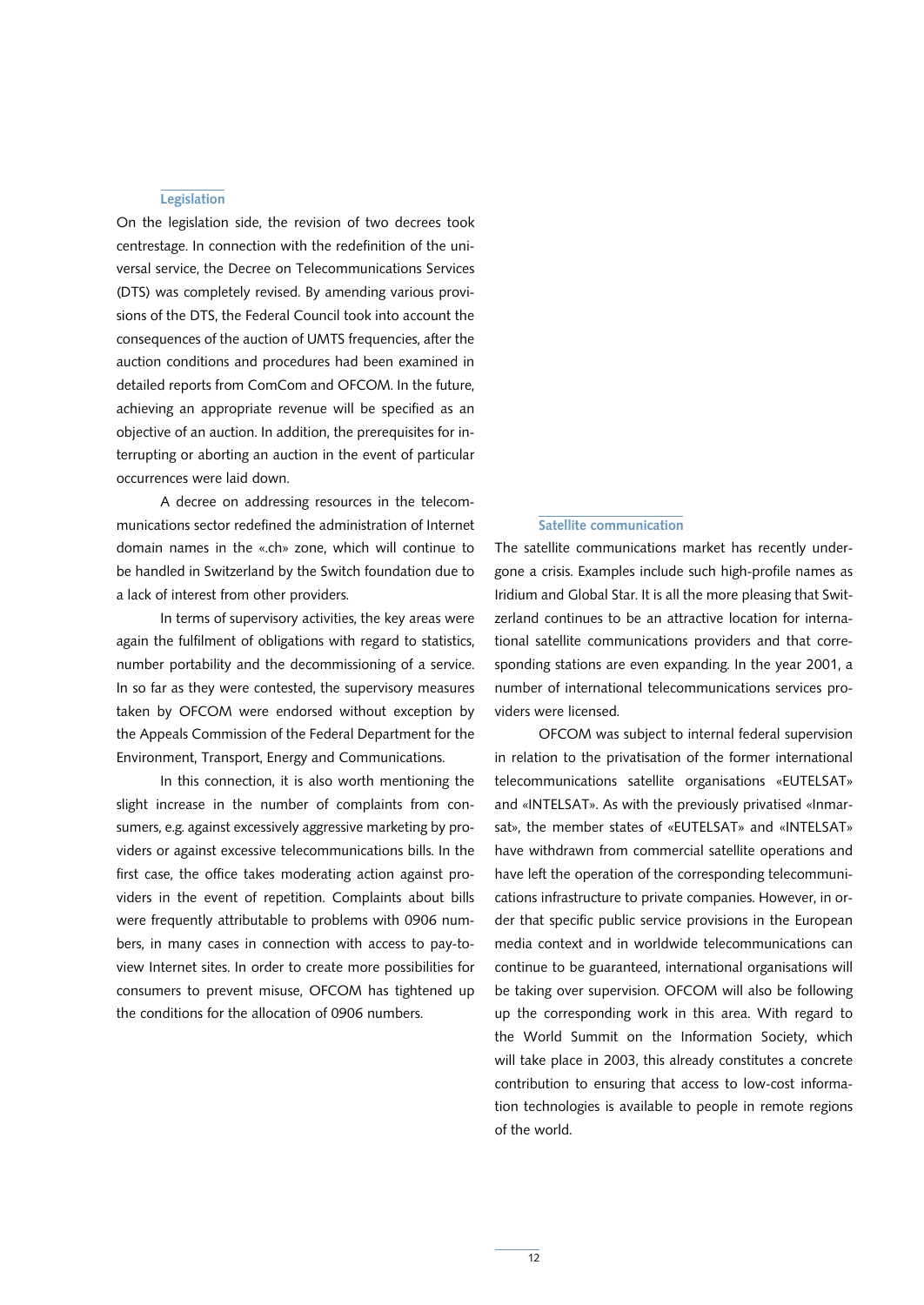## Protecting communications infrastructures in crises

Within the framework of an interdepartmental working group under OFCOM's leadership, a report was drawn up on protecting important national electronic communications infrastructures during major crises. The group came to the conclusion that the infrastructures are not especially at risk at present, but that, on the one hand, there is a large, hardly avoidable dependency on foreign technologies (frequently in the hands of individual companies) and related knowledge, and that, on the other hand, the situation can still be improved via organisational measures and the conditions imposed on operators.

www.bakom.ch/en/medieninfo/medienmitteilungen/uvek/ artikel/00623/index.html

#### International Regulatory Group (IRG)

Work within the IRG framework is becoming ever more important. Outside the plenary events, various working groups are dealing in detail with topical regulatory themes such as ONP (Open Network Provision), ULL (Unbundling of the Local Loop), SMP (Significant Market Power), mobile radio, market analyses and tariff transparency.

The mobile radio working group in particular had to deal with a large number of questions following the UMTS auctions in Europe (MVNOs, international roaming, roll-out-problems, infrastructure sharing). It also provided an opportunity for a comprehensive exchange of views between the members.

One other key topic was the monitoring and future implementation of the revision of the legal framework for telecommunications in the EU, above all the interpretation and determination of SMP, plus a definition of the relevant markets in this context. The IRG is an informal group of 19 European telecommunications regulators, which has been in existence since 1997. It gives Switzerland the opportunity to actively monitor the development of telecommunications in the EU from close up.

#### **ICANN**

At international level, the ICANN organisation is responsible for managing the Internet addressing system. ICANN (the Internet Corporation for Assigned Names and Numbers) was established in October 1998 on the initiative of the US government. Its tasks were laid down in a «white book». This process is not yet complete. OFCOM represents Switzerland in the GAC (Government Advisory Committee) of ICANN, and Switch takes part in the work of the DNSO (Domain Name Supporting Organisation).

This year, the Federal Council adopted the revised decree on addressing resources in the telecommunications sector (Verordnung über Adressierungselemente im Fernmeldebereich–AEFV). The new provisions on management of «ch.» domain names (see above) are based on the principles elaborated and recommended by the GAC and are described in the document entitled «Principles for the Delegation and Administration of Country Code Top Level Domains».

www.icann.org/committees/ gac/gac-cctldprinciples-23feb00.htm

OFCOM and the Switch foundation work very closely together. At present, they are in negotiations with ICANN to determine the conditions for future cooperation between Switzerland (OFCOM and Switch) and ICANN. The aim is to ensure the smooth operation of the Internet addressing system (DNS Domain Name System) in the new international environment for all sites with «.ch» domain names.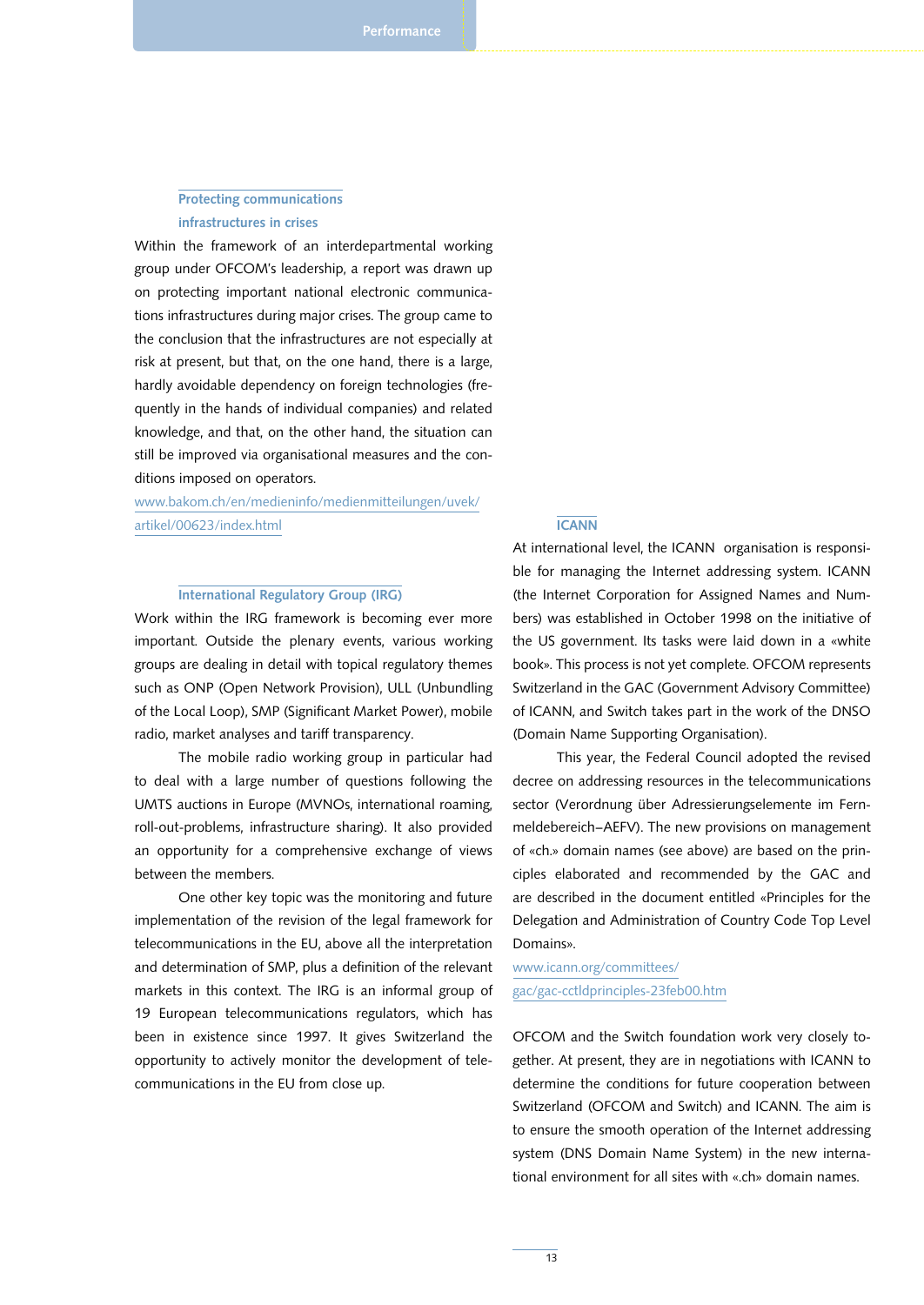#### Key projects

#### Universal service

In the autumn of 2001, the Federal Council updated the content of the universal service obligation: from 1 January 2003, consumers throughout Switzerland will have an additional entitlement to a digital connection. The upper price limits for the analogue connection were retained and those for national calls were reduced in line with market developments. The number of public callboxes is being reduced somewhat, and the remaining universal service obligations remain unchanged. OFCOM performed the preparatory work, carried out a public consultation and prepared the ComCom call for tenders for the new universal service licence. The new licence will come into force on 1 January 2003.

www.bakom.ch/en/telekommunikation/anbieter/ grundversorgung/index.html

## Assignment of alphanumeric numbers and the OFCOM one-stop shop

Since the beginning of September 2001, OFCOM has been assigning individual service numbers from the 0800, 084x, 0878 and 090x ranges directly to end users. For the last six digits, the applicant can apply for a sequence of letters as they are arranged on the keys of a telephone keypad (these are known as alphanumeric or vanity numbers, e.g. 0900 TICKET). Numbers which were in service prior to 1 September 2001 are deemed to have been assigned to their current end users.

These numbers can be ordered from and assigned by OFCOM via the new one-stop shop. This was one of the Confederation's first comprehensive e-government applications to be implemented with full transaction services (including the complete production processes). The website can be accessed at www.e-ofcom.ch and also allows querying of assigned and free numbers as well as numbers in «quarantine», which will become free after a qualifying period. From 1 September 2001 to the end of the year, more than 10,000 new numbers were assigned, including more than 3,600 with an alphanumeric designation. www.e-ofcom.ch

#### «From 29 March onward, use the area code«

From 29 March 2002, the area code must be used even for local calls (www.num2002.ch). As part of the preparatory work for the introduction of the New Numbering Plan 2002, OFCOM organised a series of communication measures in 2001: informing service providers and the most important associations, mailing a brochure together with the telephone bill to all subscribers in May plus a reminder in the form of stickers in December. In November, a campaign was launched using advertisements in the press to provide the public with a broad range of information. The campaign will become even more intensive in early 2002. OFCOM's technical and administrative regulations for the introduction of the New Numbering Plan 2002 came into force on 1 January 2001.

www.num2002.ch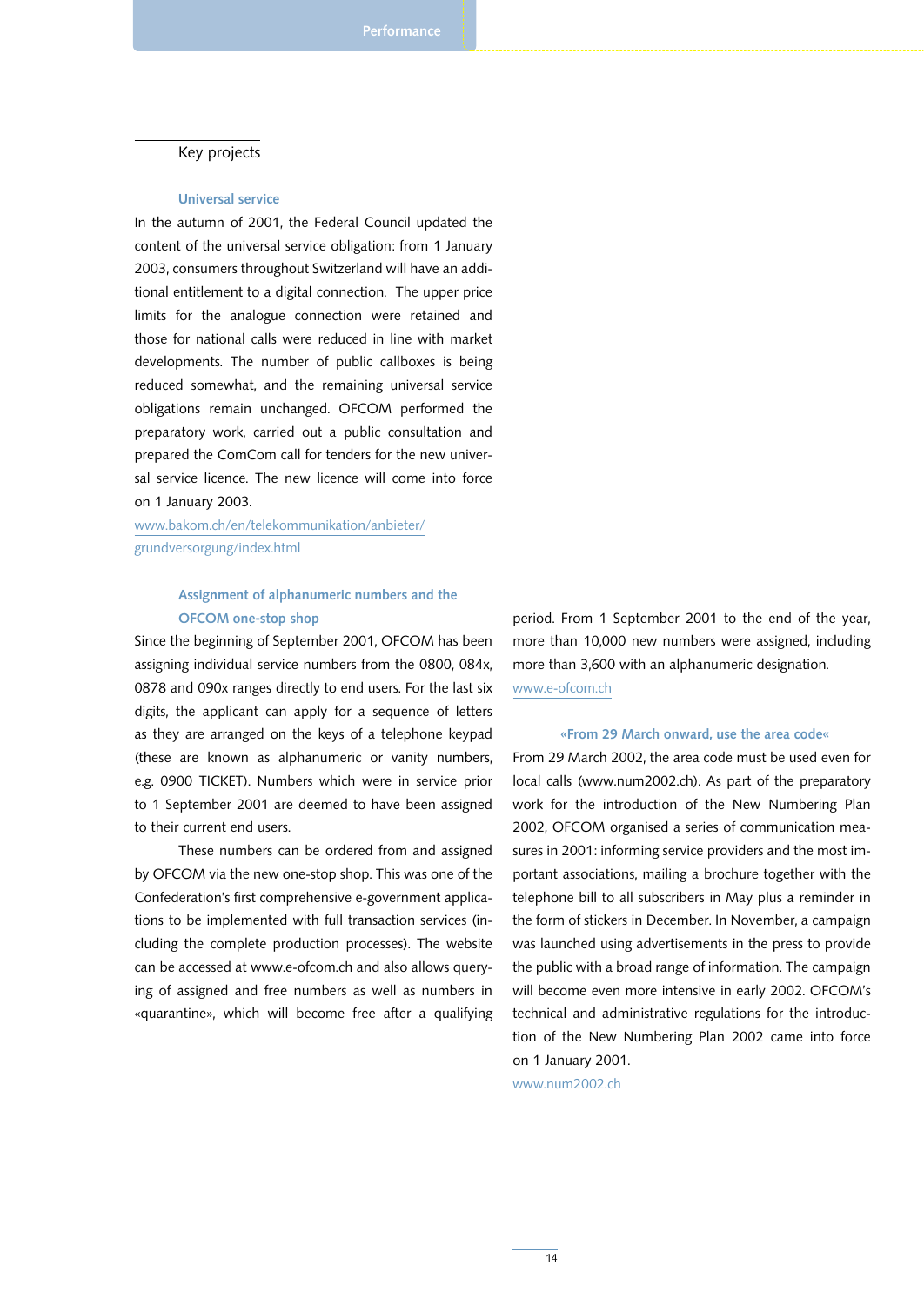#### Antenna coordination for mobile radio

The construction of mobile telephone networks requires more transmission installations. In order to be able to reconcile requirements for reliable provision of communications services as needed by the market with planning and national heritage concerns, OFCOM monitored the implementation of the recommendations for coordinating new mobile radio installations. The recommendations were drawn up in the year 2000 together with the Swiss Conference of Building, Planning and Environment Directors (Bau-, Planungs- und Umweltdirektorenkonferenz–BPUK) as well as other Federal authorities and the network operators. Discussions, information and common procedures are intended to ensure that sites are coordinated and, if possible, co-used. In conjunction with the specialist offices of the Federal administration, OFCOM will monitor implementation and cooperate actively in the search for practical solutions.

#### www.bakom.ch/en/funk/antennenkoordination/index.html

#### Interconnection

In the reporting year, interconnection was affected above all by several decisions of the Federal Court in procedures initiated by OFCOM. The Court rescinded two ComCom decisions concerning precautionary measures related to unbundling of the local loop and the termination of calls from abroad in a mobile radio network. In a decision on the merits of the case relating to interconnection conditions, the Federal Court rejected application of the interconnection regime to leased lines–in contrast to the EU–and did not support ComCom's decision in favour of lower prices. This judgement has repercussions on the evolution of the market. After an agreement between the parties, it was possible, at the end of October 2001, to terminate an interconnection procedure concerning mobile termination which had been outstanding for three years. The agreement was reached just before publication of the decision by ComCom. www.bakom.ch/en/telekommunikation/interkonnektion/ index.html

#### Information Society Coordination Group (ISCG)

On 29 August 2001, the Federal Council took note of the 3rd report of the Information Society Coordination Group (ISCG) and its practical recommendations regarding implementation of its strategy. In its report, the ISCG emphasises the need for standardisation and norms in the e-government arena. Furthermore, work on the campaign entitled «Public Private Partnership–Schools on the Net» by the Confederation is to be pursued in order to specifically promote the use of information and communications technology in schools. The report also recommends the continuation of the already started work on recognition of the digital signature and on other general legal conditions for e-commerce. In November 2001, the ISCG began a comprehensive evaluation of its work, calling on foreign and Swiss experts on all relevant specialist topics.

Within the framework of activities promoting full digital integration, the Confederation's president, Moritz Leuenberger, honoured the first winners of the «Knights of Communication» competition. Moreover, this theme was also reflected in the ISCG seminar in December 2001 on «Women in the Information Society». As an international follow-on to the Swiss strategy for an information society, OFCOM is strongly committed to the 2003 World Summit on the Information Society in Geneva (see also «International Affairs, ITU»).

www.isps.ch www.comknight.ch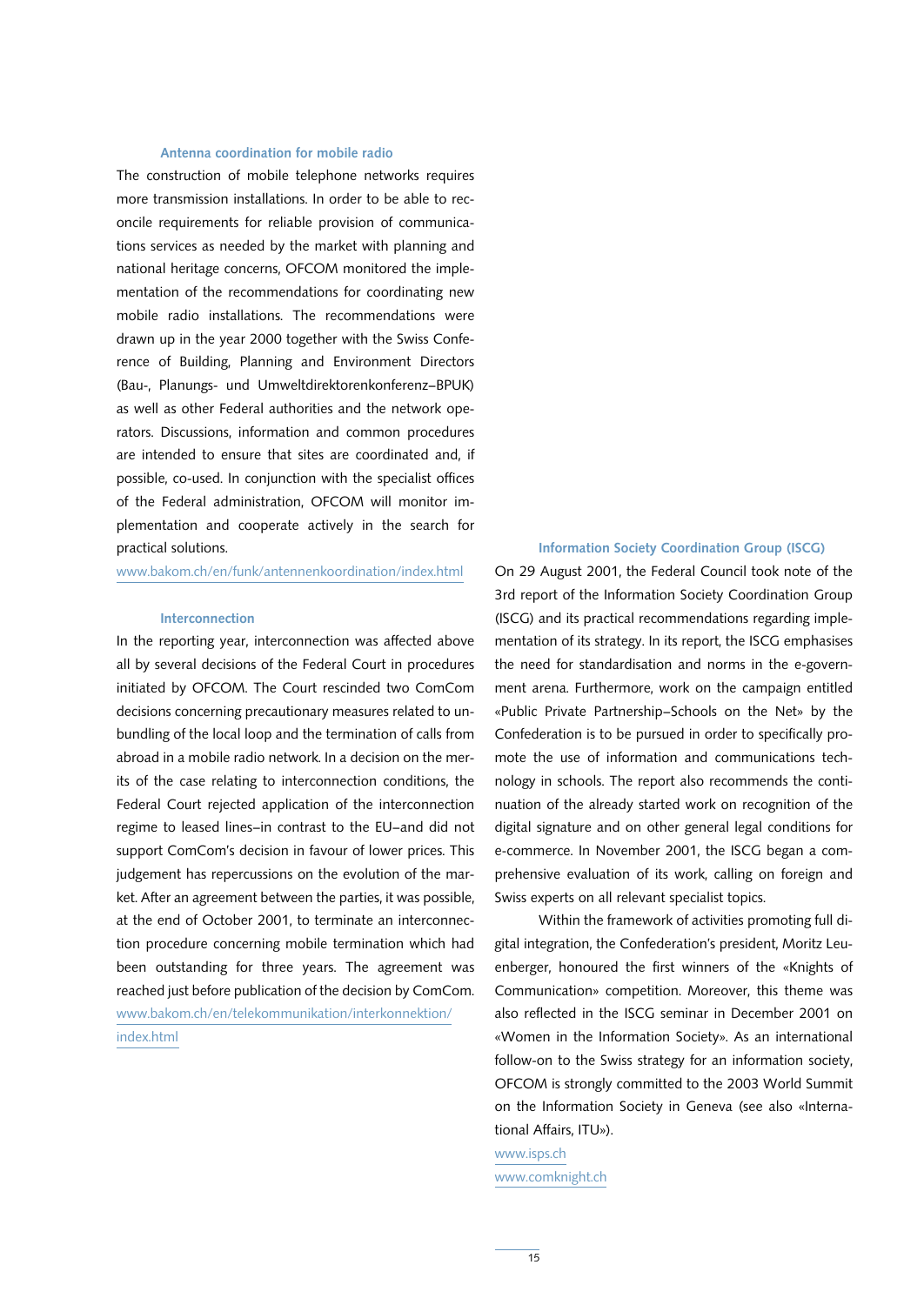## Radio licences and equipment

In the reporting year, the telecommunications equipment, radio licences and radio operator examinations division dealt above all with regulatory developments at European level (bilateral agreements with the European Union, the R&TTE directive, powerline communications, etc.).

| Year                         | 1998   | 1999   | 2000   | 2001   |
|------------------------------|--------|--------|--------|--------|
| Professional radio licences  | 13'318 | 13'017 | 12'312 | 12'191 |
| Ship licences                | 1'252  | 1'302  | 1'342  | 1'479  |
| Mobile flight radio licences | 4'507  | 4'414  | 4'342  | 4'330  |
| Amateur radio licences       | 4'592  | 4'508  | 4'465  | 4'468  |
| CB licences                  | 18'059 | 15'172 | 12'325 | 10'211 |

#### Radio licences

In most categories, the number of radio licences fell again slightly in 2001. The most seriously affected was CB radio, which is available for leisure-time communication. In many cases, other means of communication such as GSM and the Internet are taking the place of radio equipment.

www.bakom.ch/en/geraete/allgemeines/tipps/index.html

In accordance with an international trend, October 2001 saw the introduction of a new radiotelephony certificate for ocean-going leisure sailing, the Long Range Certificate (LRC). It allows operation of all equipment conforming to the Global Maritime Distress and Safety System (GMDSS). The conditions of the examination are harmonised at European level and the certificate is recognised internationally.

#### Radio operators' examinations

| Radiotelephonist's and radiotelegraphist's certificate for amateur radio operators       | 141 candidates |
|------------------------------------------------------------------------------------------|----------------|
| Restricted radiotelephonist's certificate, mobile marine radio service (valid on yachts) | 57 candidates  |
| Restricted operator's certificate                                                        | 288 candidates |
| FM radiotelephony certificate for inland navigation radio                                | 47 candidates  |
| Long Range Certificate (LRC)                                                             | 24 candidates  |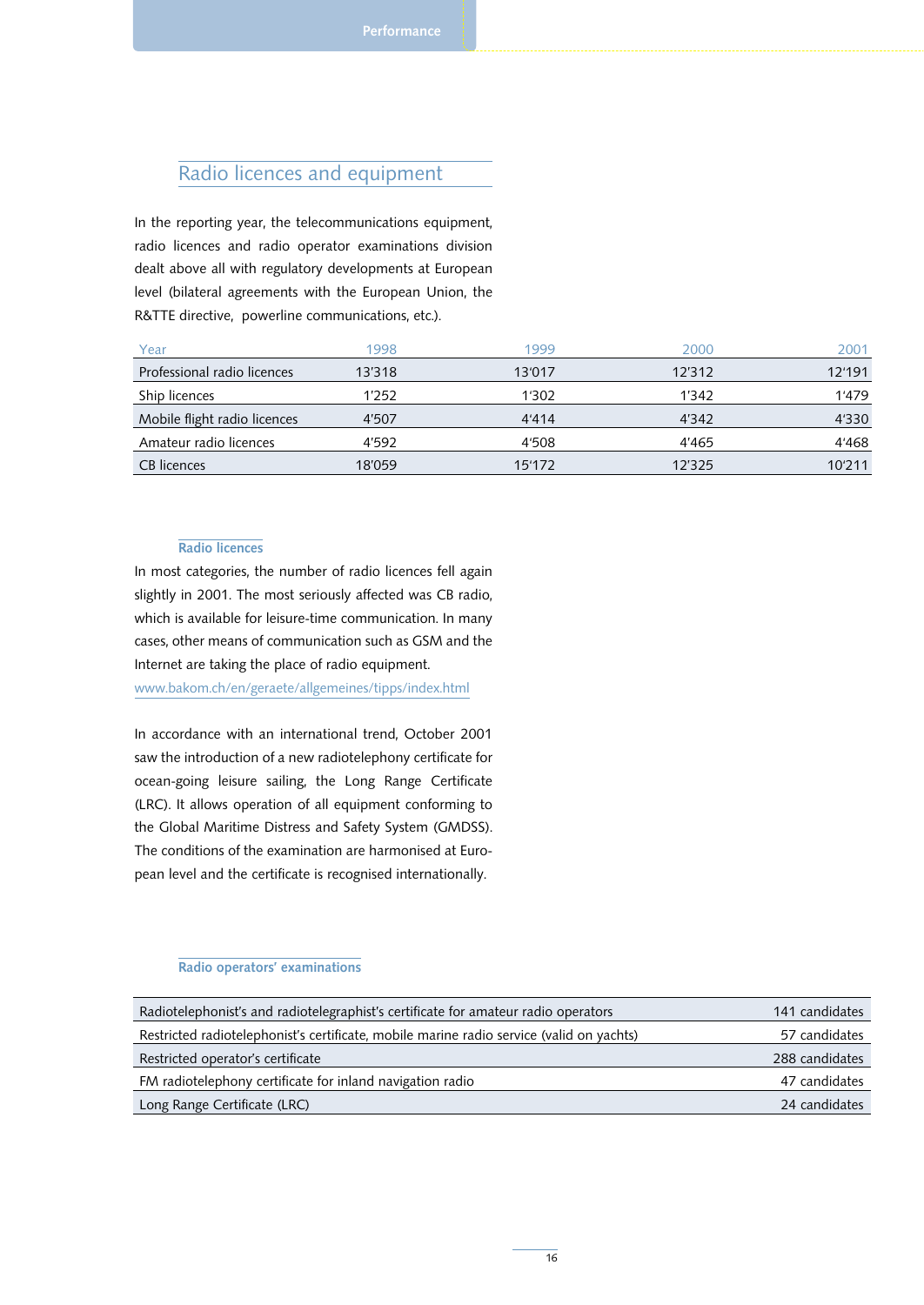#### Telecommunications equipment

In the market for telecommunications equipment, the year 2001 marked the end of the transitional period for the implementation of the European Directive on Radio and Telecommunications Terminal Equipment (the R&TTE Directive) in Swiss law. To respond to the numerous questions from various players in the market, OFCOM organised several information seminars with around 170 participants in total.

The number of approvals fell again (14 new items of equipment approved in 2001 compared with 185 in 2000). In the reporting year, approximately 2'000 notifications of radio equipment operated in frequency bands where utilisation is not harmonised at international level were counted (500 for the period from May to December 2000). The new rules according to the R&TTE Directive, and therefore simplified procedures, already applied to the introduction of this radio equipment onto the market. The figures cited for 2001 indicate a clear increase in new radio equipment.

Certain devices, however, can neither be brought onto the market nor approved. This applies, for example, to mobile telephone jamming transmitters intended to prevent communication using mobile telephones in theatres, restaurants, etc. They are counter to freedom of communication and to the legislation on telecommunications and are therefore forbidden in Switzerland and the European Union.

www.bakom.ch/en/geraete/marktzugang/zulassung/ merkblatt\_zulassung/index.html



## Market control for telecommunications equipment and radio licences

In view of the growing demand for utilisation of the frequency spectrum and because of the broader and more diversified supply of telecommunications equipment, market control continues to be an essential instrument. At the beginning of 2001, the emphasis was on prevention and providing information for the various players in the market. In addition, employees of the Office were offered training which applied to the different phases of the new procedure for verifying the conformity of telecommunications equipment. At the end of the year, a systematic on-the-spot check took place in order to test the efficiency of the preventive measures.

1,128 control orders were issued. As a result of these, 546 administrative penalty procedures were initiated for infringements against the regulations governing telecommunications equipment and radio licences.

www.bakom.ch/en/geraete/marktueberwachung/index.html

## Monitoring of radio and television reception fees

In the reporting year, there was a change in the composition of the management of the collection office for radio and television reception fees (Billag), associated with a closer cooperation with OFCOM. In addition, new criteria were drawn up for case handling; these came into force on 1 January 2002. As in the preceding business year, in 2001 the number of cases treated–2'757–was considerable. In addition, 1'197 administrative penalty procedures were initiated for non-compliance with the obligation to register.

(See also under «Radio and Television, Reception Fees»).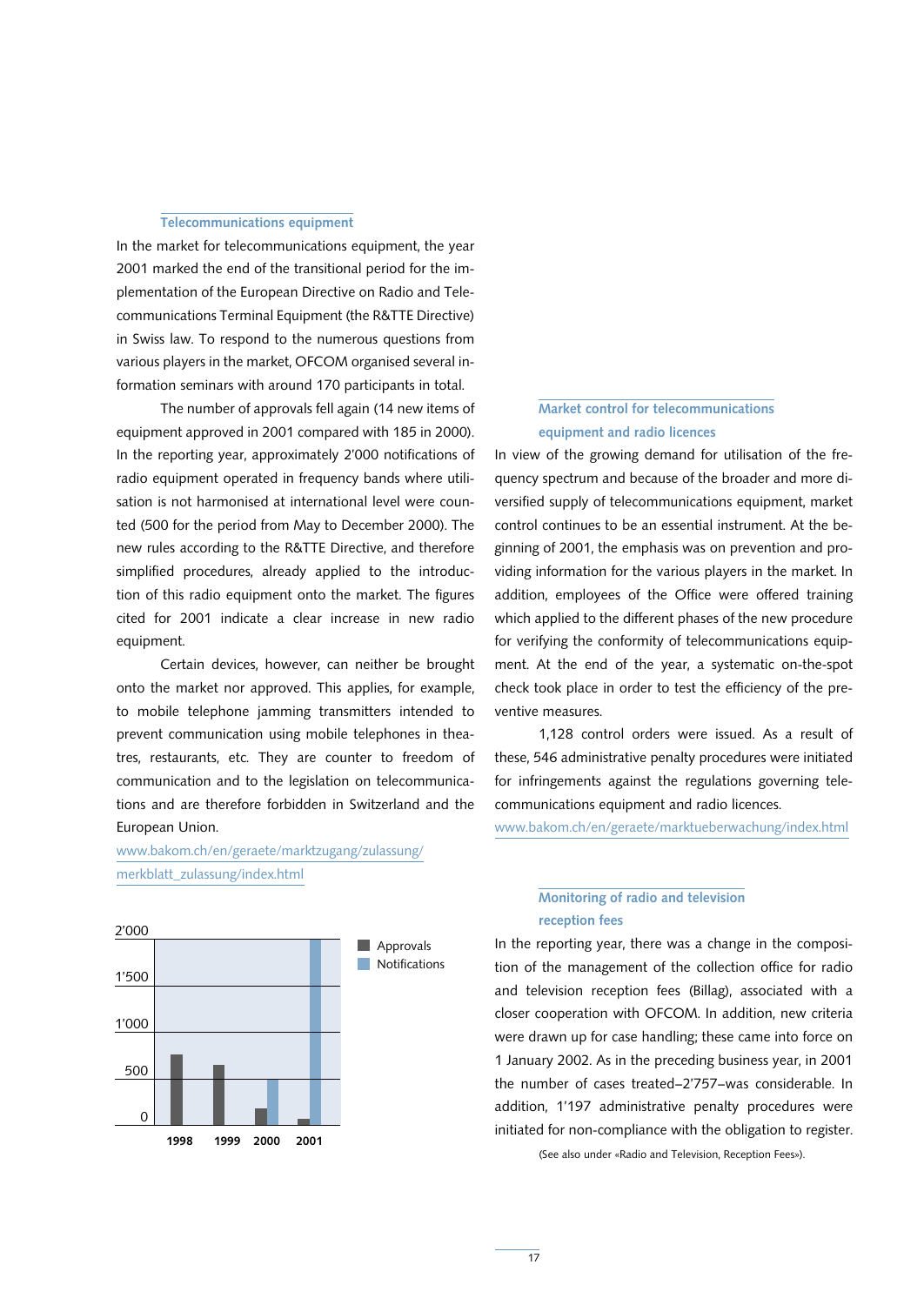#### Key projects

## Bilateral agreements between Switzerland and the European Union

The area of telecommunications equipment is covered within the framework of Switzerland's bilateral agreements with the European Union (EU) in an appendix on the conditions for reciprocal recognition. These agreements, signed on 21 June 1999, will come into force in 2002. They correspond to the legislation of the individual states at the time of the negotiations. As the legal framework of this sector has changed since 1999 (adoption of the R&TTE Directive and its integration into Swiss legislation), this appendix will have to be completely revised, but this cannot happen until the agreements have been ratified and have come into force. OFCOM and the relevant departments of the European Union have already begun preparatory work. The final adoption of the revised documents falls within the competence of the joint Swiss-EU committee which will be set up in the months following the coming into force of the agreements. As a result of this adaptation, commerce in the still growing telecommunications sector will be promoted. OFCOM is therefore reinforcing its activities in the telecommunications equipment area both in the committees for harmonisation and in the competent bodies of the European Commission.

#### Powerline Communications (PLC)

PLC is a new broadband access technology (e.g. for Internet data communications), which allows telecommunications services to be provided via the powerline network.

As far as the application of PLC technology in Switzerland is concerned, the past two years have been a trial period. OFCOM granted operators authorisation for trials to enable them to clarify, for example, the technical feasibility and acceptance of various, but above all broadband, telecommunications services using PLC. In the meantime, OFCOM has drawn up an approval procedure which envisages regulation in two stages:

The first stage–effective from September 2001–represents a transitional solution until the standardisation for broadband PLC technology is concluded at European level. It includes a technical manual based on regulations in other countries and on experience from field trials. Among other things, it contains legal and technical condition, recommendations for manufacturers, vendors and resellers of PLC equipment as well as measures and responsibilities in case of interference. The first licence under which commercial use of PLC technology is possible was granted in September 2001 to an electricity company.

The second stage of Swiss PLC regulation depends on the progress of the standardisation work in the relevant European committees; the definitive solution, which is intended to supersede provisional national regulations at the appropriate time, will be based on harmonised standards. To this end, the standardisation bodies– CEN/CENELEC, CEPT/ERC and ETSI–still have to deal fundamentally with criteria such as electromagnetic compatibility (EMS), questions related to the frequency spectrum and general system aspects. Completion of the second regulatory stage can therefore not be foreseen at present (see also under «Frequency Management, Decree on Protection from Non-Ionising Radiation»).

www.bakom.ch/en/geraete/technik/plc/index.html

#### New KOS-FUNK information technology system

A major part of OFCOM's IT architecture is to be converted using the KOS-FUNK system. The administration of radio licences and telecommunications equipment will be changed and the old applications will be replaced. This will provide the Office with professional IT support for business management. Its flexibility means that new expansions will be simple to integrate. The new system will be rolled out in early January 2002.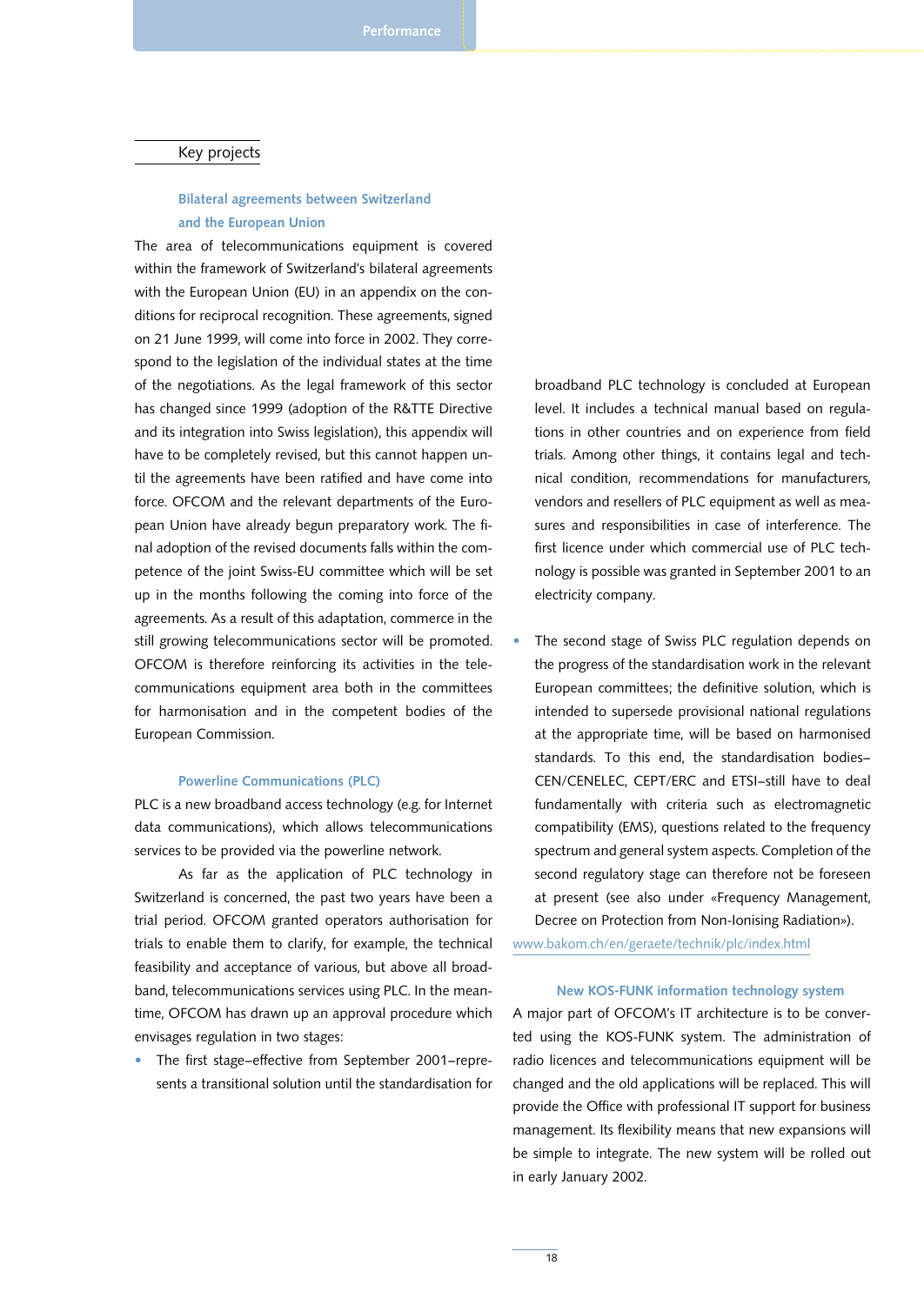## Frequency management

The reporting year was characterised by the various tasks which arose out of the implementation of the decree on protection from non-ionising radiation (Verordnung über nichtionisierende Strahlung–NISV). Themes related to broadcasting were another central issue. Additionally, there were the first steps into the digital future and optimisation of existing FM coverage. Within the division, key points were increasing efficiency by reorganisations within the Radio Monitoring and Broadcasting services.

#### Centre of competence for radio technology

With regard to the transition from analogue to digital broadcasting, CovCAD software was developed in cooperation with Biel's Institute of Applied Sciences and Architecture; CovCAD makes it possible to test the effects of migration scenarios (see also under «Radio and Television, Digital Video Broadcasting (DVB)»).

OFCOM continued to collaborate in the international committees of the ITU, CEPT and EBU. Its contributions included the following:

- a scientific investigation of the new ITU wave propagation model
- cooperation in the CEPT's SEAMCAT development team (statistical tool for interference calculation)
- contributions to the CEPT compatibility studies on Bluetooth and UWB (Ultra-Wide-Band) systems below 6 GHz in cooperation with the EPFL
- framework conditions and recommendations for the coordination of UMTS mobile telephony networks at national frontiers using the «codesharing» method plus contributions on the linking of UMTS/GSM base stations using microwave for the CEPT

#### Frequency assignment

With neighbouring administrations, we have negotiated the rules for the use of the UMTS spectrum for mobile radio. Supplementary accords, allowing direct agreements between operators, are leading to greater flexibility in the use of frequencies. The expansion of the GSM networks is proceeding apace. By the end of November 2001, OFCOM had been notified of 82'018 base stations at 6'724 sites.

FM broadcasting continues to be attractive. With the issuing of 17 new licences for the SRG and private stations respectively, the licensing of 54 short-term events and the improvement in the coverage situation for existing radio stations in western, central and eastern Switzerland and in the Zurich area, the task set by the Federal Council could be completed. In addition, in December 2001, western Switzerland saw a major frequency changeover which involved substantial changes in the area from Geneva to Berne. In collaboration with the broadcasters, a new method of measurement was developed for evaluating reception. In addition, a group of experts drew up recommendations for optimising the utilisation of FM frequencies (see also under «Radio and Television, Local and Regional Broadcasting»).

For the time being, the boom in fixed wireless access failed to materialise. The demand for classic microwave frequencies, particularly for feeding mobile radio base stations, on the other hand, remains very high. A new assignment procedure was applied for the 28 GHz range. This allows operators to carry out frequency assignment independently. The requirements relating to frequency assignment have increased substantially because of the high density of microwave radio networks. In 2001, the classic method of individual frequency assignment was used to assign 1'600 new microwave sections. To protect these sections, 1'066 sections were coordinated with other countries and 575 foreign coordination queries were dealt with. 1'200 microwave sections were taken out of service by operators.

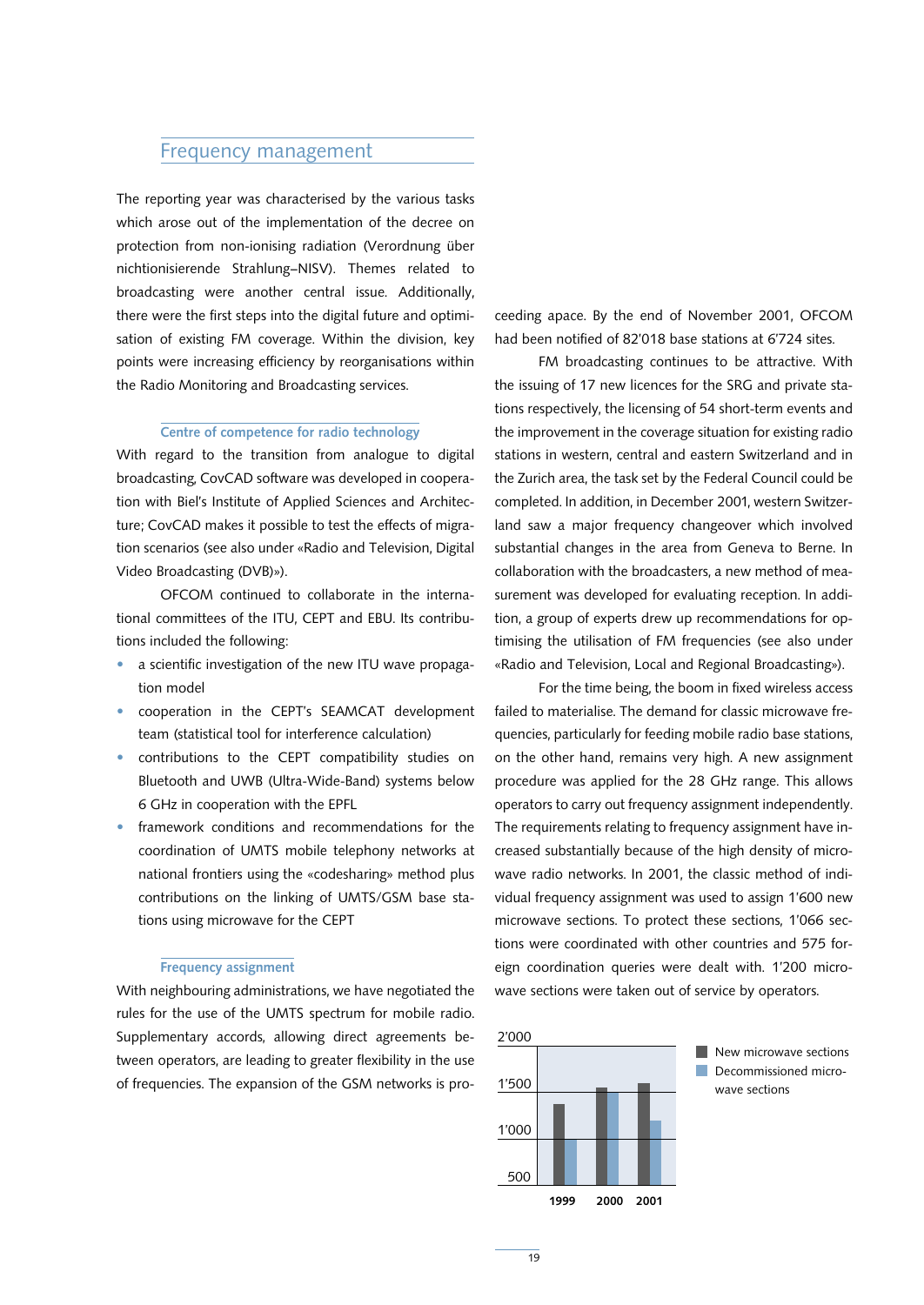#### Key projects

## Implementation of the decree on protection from non-ionising radiation

The year 2001 also brought considerable confusion concerning the implementation of the decree on protection from non-ionising radiation (Verordnung über die nichtionisierende Strahlung–NISV). One additional difficulty was that various interest groups are already demanding revisions to the decree. The EMV/EMVU centre of competence had the difficult and politically sensitive role, in conjunction with the Federal Office of the Environment, Forests and the Countryside, of demarcating questions of faith and wishful thinking with reference to the technical and economic realities and of rectifying mistakes. Thus, the so-called Salzburg model was investigated and its content verified by calculation and measurement. Recalculations or measurements were carried out on individual items at the request of cantonal and municipal authorities. In this way, it was possible to resolve many conflicts. The national map which gives the population clear and transparent information on antenna sites in Switzerland via the Internet was completed successfully.

www.bakom.ch/en/funk/freq\_nutzung/standorte/index.html

PLC technology proved to be a new challenge; here, in fact, there are still no generally recognised and reliable methods of measurement and calculation (see also under «Radio Licences and Equipment, Powerline Communications (PLC)»).

#### Radio monitoring

The reorganisation of the radio monitoring service, associated with the reduction in field offices and centralisation in Biel in the year 2004, is proceeding according to plan. The possibility of exploiting synergies has already been realised in Ticino. In Gudo, Radio Monitoring and Market Monitoring for southern Switzerland were amalgamated. Management of Radio Monitoring for French-speaking Switzerland was also concentrated in Châtonnaye (FR).

#### Satellite monitoring

The importance of satellite communication is constantly growing, as is the danger of interference and piracy. However, the financial and personnel resources required for effective quality control of the satellite sector far exceed Switzerland's capabilities. In the reporting year, Frequency Management therefore established close cooperation with the German regulatory authority and at the same time worked towards institutionalising cooperation in the future throughout Europe.

#### Notifications of interference, Radio Monitoring

| Year                          | 1999 | 2000 | 2001 |
|-------------------------------|------|------|------|
| Notifications of interference | 530  | 511  |      |

Hours spent in 2001 on eliminating interference: 7'580 (55% FA, 40% RTV, 5% TC).

#### Analogue-digital broadcasting migration

The deadline for replacing analogue broadcasting by digital broadcasting technologies has not been set yet; the only sure thing is that it will happen. We produced a thorough plan of requirements, technical models and realistic migration scenarios for the envisaged planning conferences within the CEPT/ITU framework. Within the framework of a special project organisation, Frequency Management applied itself to this extensive technical work in close cooperation with experts in media policy and players in the market. It was necessary to take legal aspects into account in such a way that the margin for strategic and tactical action, the complex procedures and the formalities could be evaluated reliably.

We have submitted Switzerland's and Liechtenstein's requirements to the planning meeting on digital broadcasting (DAB-T in the L band) which will take place in 2002.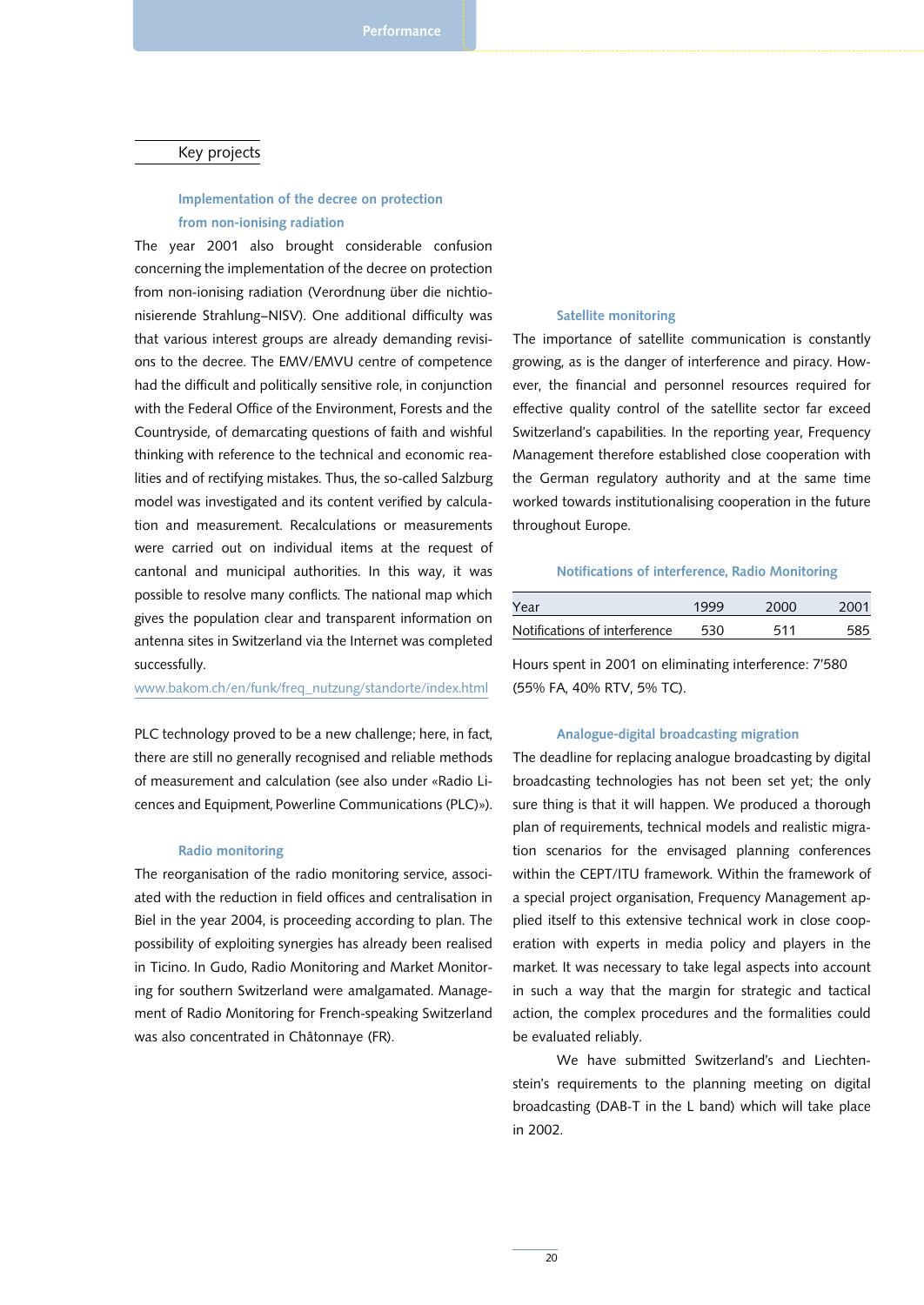We are already working intensively on the preparation of the European planning conferences in 2004 and 2005 (or possibly 2006) for the changeover from analogue to digital television. Frequency Management has to determine the planning parameters which are relevant to Switzerland in this context and to work out possible migration scenarios (see also under «Radio and Television, Digital Video Broadcasting (DVB) and Digital Audio Broadcasting (DAB)»).

#### Reorganisation of the CEPT

The CEPT is of critical importance for Switzerland, especially in the area of frequency management. This is why we played an active part in 2001 in the determined reorganisation of the CEPT. The process of reform will be concluded in 2002. The ERO council has to approve the revised ERO agreement and submit it for signature. In addition, the content and structure of the future activities of the ECC have to be redefined. Switzerland was entrusted with the mandate of managing the working group set up for this purpose.

#### (See also under «International Affairs, CEPT»)

www.bakom.ch/en/funk/freq\_nutzung/itu\_cept/index.html

#### World Radio Conference, WRC-2000

The results achieved at WRC-2000 in Istanbul were analysed for their effects on Switzerland and taken into consideration in Switzerland in the revision of the national frequency allocation plan in July 2000. Ratification of the final act of the conference was prepared. The application for ratification will be submitted to the Federal Council in early 2002.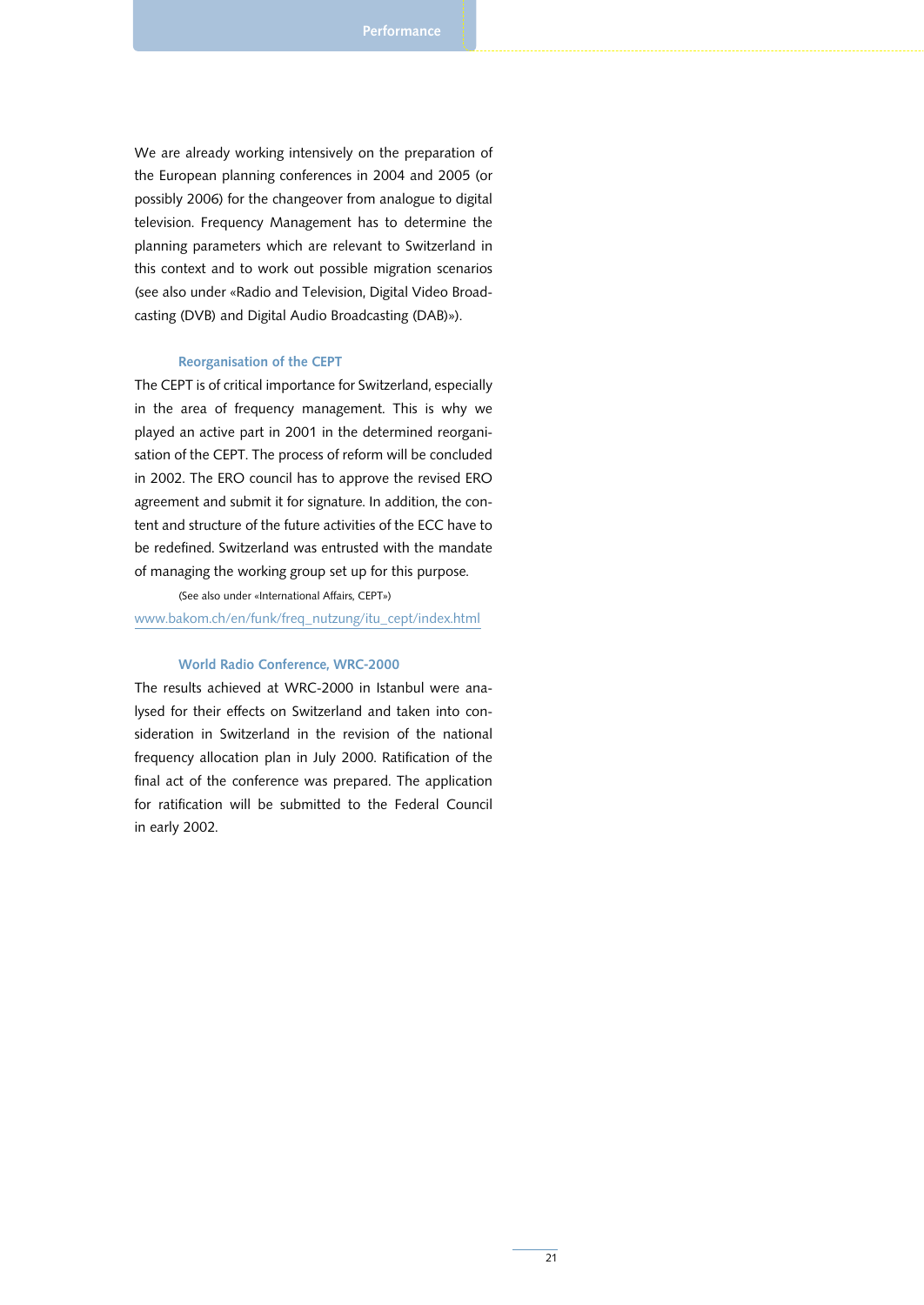## International affairs

At international level, in 2001, OFCOM worked intensively –and successfully–to host the ITU World Summit on the Information Society. In addition, attempts to reform the individual international organisations such as the ITU and the CEPT were actively supported and were in some cases brought to a conclusion.

www.bakom.ch/en/amt/internationales/willkommen/ index.html

#### **WTO**

#### **CEPT**

In the reporting year, OFCOM's international activity within the CEPT centred on the reform of this organisation. The CEPT decided to merge two committees (ERC and ECTRA) into the new Electronic Communications Committee (ECC) and to replace the existing structure, currently with two offices (ERO and ETO), by a new permanent bureau. This requires an amendment to the ERO agreement. In connection with the revision of the agreement, a heated exchange took place with the Directorate of International Law (DIL) of the Federal Department of Foreign Affairs. Particular attention was paid to the modalities of amending the agreement and its effects on the CEPT.

> (See also under «Frequency Management, Reorganisation of the CEPT»)

www.bakom.ch/en/amt/internationales/taetigkeit/ cept/index.html

Together with the SECO, the Federal Office of Culture and representatives of television broadcasting companies, we drew up a Swiss paper which was submitted at the beginning of the year on the occasion of the WTO negotiations in Geneva.

With this document, we wanted to defuse the situation in order to conduct a relaxed and considered discussion regarding the area of audio-visual services in the WTO. The document generated different reactions. At present, the relevant Federal Offices are assessing the question of submitting a paper on the Swiss position.

#### Council of Europe

The agreement on legal protection of access-controlled services and access control services was submitted for signature on 24 January 2001 and signed by Switzerland on 15 June 2001. OFCOM is currently preparing the ratification procedure for this agreement.

The agreement on protection of the audio-visual heritage and its protocol were submitted on 8 November 2001 for signature at the 109th session of the Council of Ministers in Strasbourg. Together with the Federal Office of Culture, OFCOM is looking at the issue of signing and ratifying this agreement.

The steering committee for means of mass communication was reorganised in the reporting year. The number of expert groups and committees was reduced to three respectively. In 2001, an OFCOM representative was chosen for a two-year mandate in the steering committee. This will enable Switzerland to contribute actively to the orientation and work of the committee.

www.bakom.ch/en/amt/internationales/taetigkeit/ europarat/index.html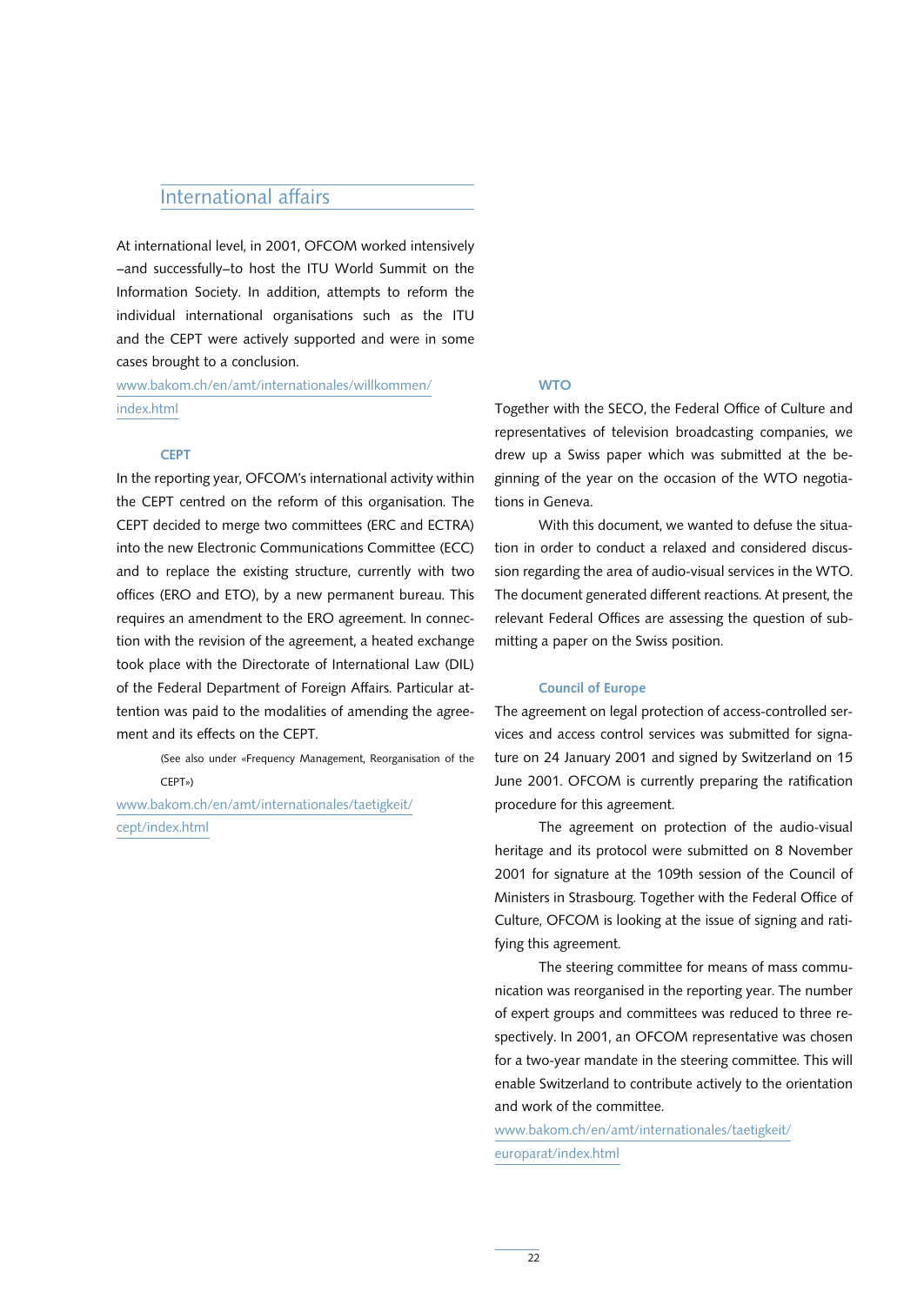#### ITU

In June 2001, the administrative board of the International Telecommunications Union (ITU) decided to hold a World Summit on the Information Society (WSIS). The ITU will organise this Summit in two phases. At the first world conference in December 2003 in Geneva, the heads of government will adopt a political declaration and a plan of action. At the follow-on conference planned for two years later in Tunis, the implementation of the results achieved in Geneva will be discussed and possible further measures will be decided upon.

The WSIS will be held under the patronage of the General Secretariat of the UN and will include all major themes of the information society. The goal of the WSIS is to harmonise the many different strategies and activities in the sphere of the information society throughout the world, to allow the developing countries to benefit from the advantages of new technology and, in the long term, to bridge the «digital divide». OFCOM was instructed by the Federal Council to coordinate Swiss support work within and without the Federal administration. OFCOM will provide the Swiss secretariat in Geneva with logistical support for ITU's preparations for WSIS03.

www.bakom.ch/en/amt/internationales/taetigkeit/uit/ index.html

#### TV5

The five ministers responsible for TV5 decided to combine the administration of worldwide distribution of TV5 programmes in the TV5 Monde unit. One exception is Canada, where the «Consortium de télévision Québec Canada» continues to be responsible for transmission. As a result of this reorganisation, initiated at the Vevey conference of ministers in 2000, the multilateral francophone broadcasting company was revitalised and its structure was made more flexible. In the reporting year, Switzerland maintained its intention to examine further ways of simplifying TV5's organisational and decision-making structures. In particular, these include a reduction in the number of ministerial meetings.

www.bakom.ch/en/amt/internationales/taetigkeit/tv5/ index.html

#### M6

In the reporting year, OFCOM argued for preventing the French TV company M6 from retransmitting with localised advertising in French-speaking Switzerland without corresponding programme offerings. Together with the Department of Foreign Affairs (DFA), we intervened strongly several times with the Conseil Supérieur de l'Audiovisuel (CSA) and with the French political authorities. Such retransmission would threaten the western Swiss market, with its limited economic potential, and would lead to a reduction in cultural diversity.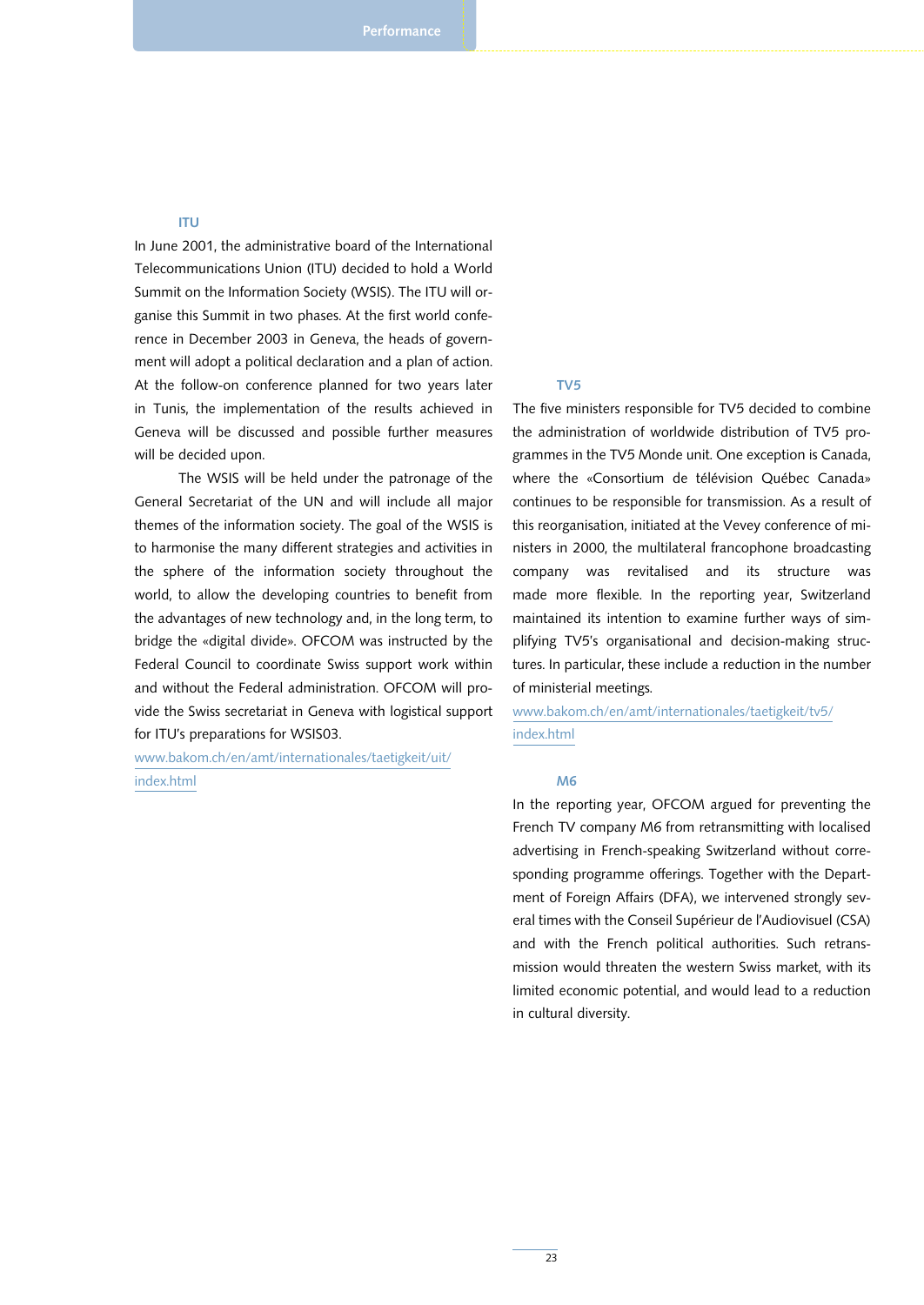#### Mission in Brussels

The stationing of OFCOM employees in the Swiss mission to the European Communities in Brussels also proved to be very valuable in the reporting year. Our colleague who has been employed in Brussels since September 1998 was replaced in the middle of the year by another employee from the International Relations department as part of a job rotation programme. Our colleagues were able to improve their good contacts with the various departments of the EU Commission and did important work with regard to coordination and gathering information. Their activity in the regulation of the Swiss telecommunications market as well as in preparing negotiations between Switzerland and the EU Commission regarding Switzerland's continued participation in the MEDIA programme was particularly valuable.

#### **OECD**

At the beginning of the year, the OFCOM director took part in an international conference on e-commerce held in Dubai under the auspices of the OECD. He spoke on the theme of opening up the telecommunications market in the developing countries with regard to better access to the services of the information society.

OFCOM took part in several studies conducted by the organisation in Paris, e.g. on the status of liberalisation or the development of the broadband market in the member states. Although Switzerland ranks relatively high in comparative terms, there is still a need for action in our country, especially in the area of competition in the access network.

www.bakom.ch/en/amt/internationales/news/ version8/unterseite6/index.html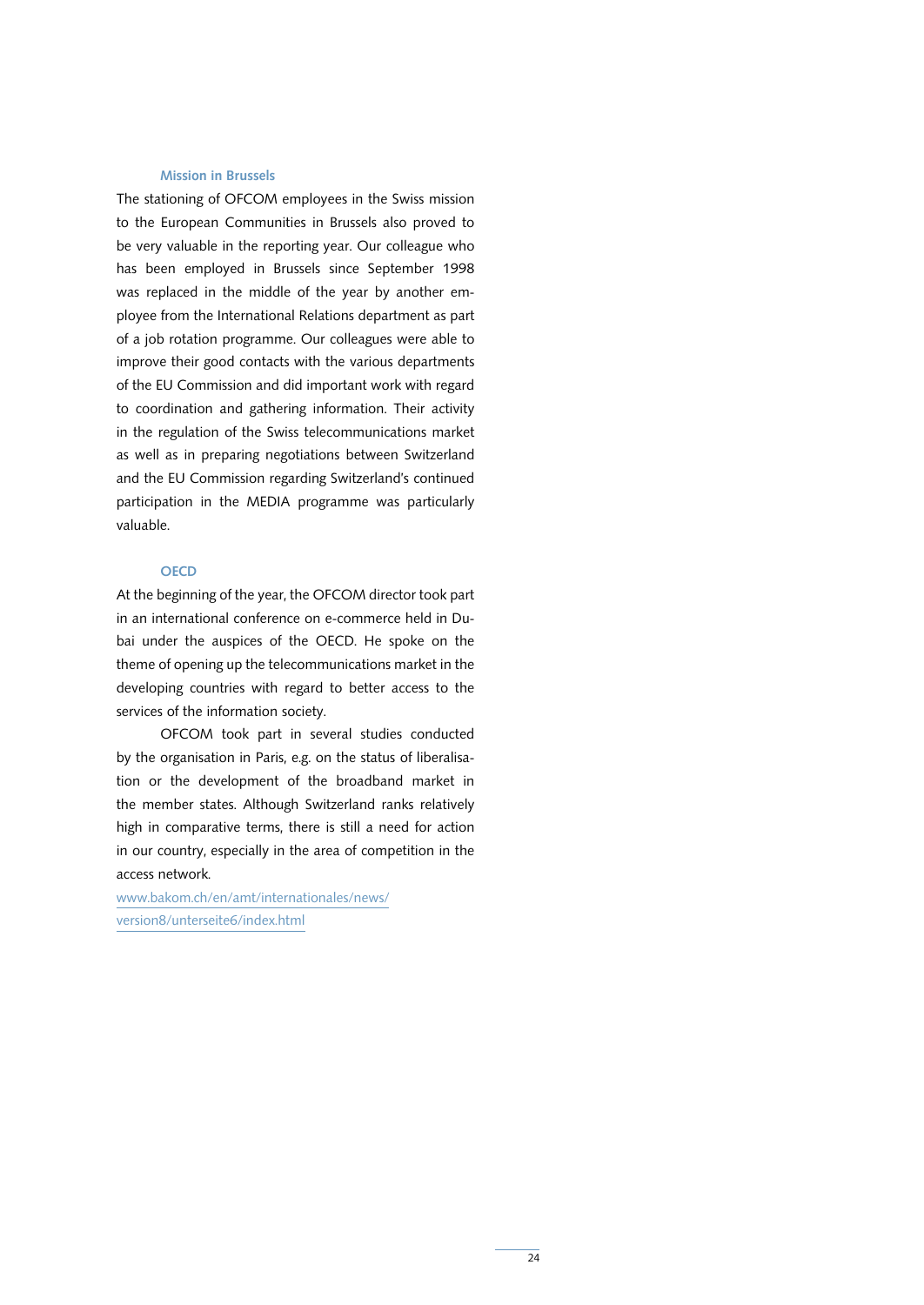## Future prospects

In economically difficult times, even greater demands are being placed on OFCOM both as a regulator and a Federal Office. It has to ensure that the market continues to perform, in other words, that competition exists for the benefit of Switzerland as a commercial location as well as for the consumer. In this regard the Office is under particular pressure. Our duties include keeping a careful eye on the market, predicting trends and critically evaluating them. We must keep asking ourselves the question, «What does the consumer want?»

However, we must also prevent «cherry-picking». Wherever the market is failing to perform, the central issue is guaranteeing a universal or public service.

In the electronic media sector, with the message on the Law on Radio and Television, we will put in place the requirements which enable a strong public service to efficiently counter competition from abroad.

As far as possible, the services supplied by the private television broadcasters must be maintained. However, the fact remains that, when compared with similar markets abroad, our regional language markets are only the equivalent of local markets. The broadcasters will have to improve co-operation here in order to be able to finance programme production, which is an expensive business. Private (FM) radio broadcasters can count on a certain guarantee of continued existence. Until the new Law on Radio and Television comes into force, the Federal Council will only approve specific territorial adaptations.

In the field of telecommunications, the Federal Communications Commission (ComCom) will award the licence for the universal service. Consumers will continue to be able to count on a universal service with telecom services that are outstanding in comparison with those abroad.

In order to be able to meet the rising demand for telephone numbers, with effect from Easter, it will be necessary to include the national destination code (NDC area code) when dialling local numbers in Switzerland. Existing telephone numbers will not change. This represents a simple solution in the interests of all. In this way, several million numbers will become available for use by existing and new

telecommunications services providers. As a result of this, new services which will benefit both business and private persons will hopefully also be possible.

We will be critically examining our work within the context of the information society. We will report to the Federal Council on our activities to date and seek a decision on our future role as a coordinator.

OFCOM, however, is also busy with the information society at global level. We will actively support the International Telecommunications Union (ITU) so that the 2003 World Summit on the Information Society in Geneva will be a success.

The EU is currently amending the whole telecom legal framework. In this context, on 12 December 2001, the European Parliament passed four new directives (Framework, Universal Service, Interconnection and Approval Directives). The Unbundling Decree, which is already in force, is also included in this package. The Law on Telecommunications (LTC) must be adapted to suit these developments and the preparations for an amendment are already in progress. It is planned to submit a draft amendment in the summer of 2002 and to evaluate the responses in the autumn.

Business and the general public require mobile communications. This means programmed conflicts when establishing the infrastructure. We intend to continue to exercise our role as an arbitrator between the various players involved. In this respect, the emphasis will be on the desire to make solutions possible rather than preventing them.

In the interests of commerce and industry as well as general consumers, telecommunications equipment should be introduced into the market in a simple manner. We will continue to inform those involved in the market of the recently simplified market access procedures, but we will also carry out initial certification checks.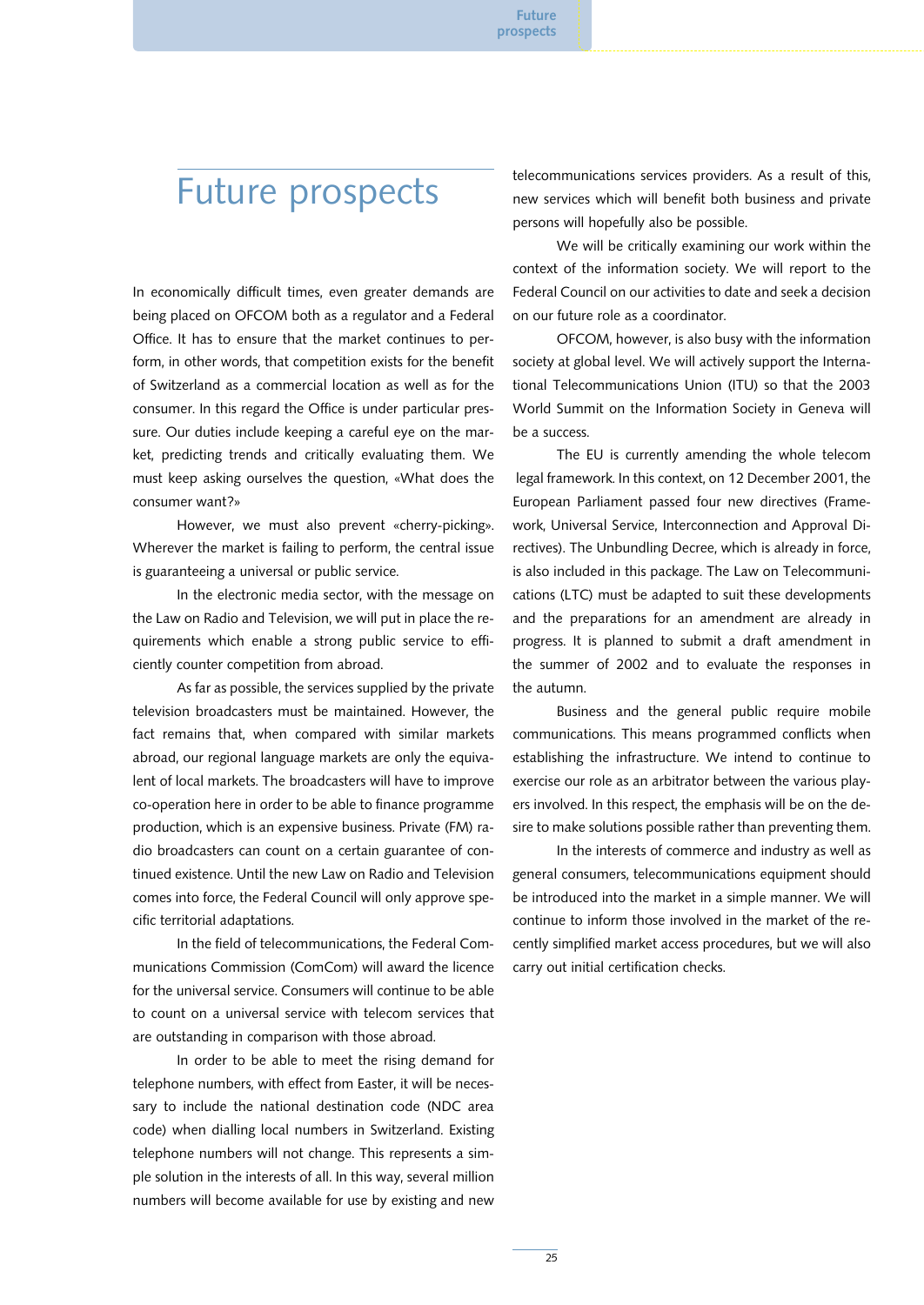## Personnel

## Commercial management

OFCOM's commercial management is performed by: Director Marc Furrer, Deputy Director and Division Manager Peter Fischer (TC), Division Managers Véronique Gigon (FA), Martin Dumermuth (RTV) and Peter Pauli (FM), Manager of the International Relations Service Frédéric Riehl, Personnel Manager Georg Caprez, Staff Manager Andreas Sutter, and Communications Manager Roberto Rivola.



#### Percentage of women

In the reporting year, we employed 298 people, of whom 94 were women. This corresponds to 32%.

| Women |     |     |
|-------|-----|-----|
|       | 32% |     |
| Men   |     |     |
|       |     | 68% |

#### Languages

Approximately 61% of the employees are of German mother tongue, 34% speak French and 4% Italian. Other languages such as Arabic, English, Laotian, Portuguese and Spanish are spoken by approximately 1% as their mother tongue.

| German          |     |     |
|-----------------|-----|-----|
|                 |     | 61% |
| French          |     |     |
|                 | 34% |     |
| Italian         |     |     |
| 4%              |     |     |
| Other languages |     |     |
| 1%              |     |     |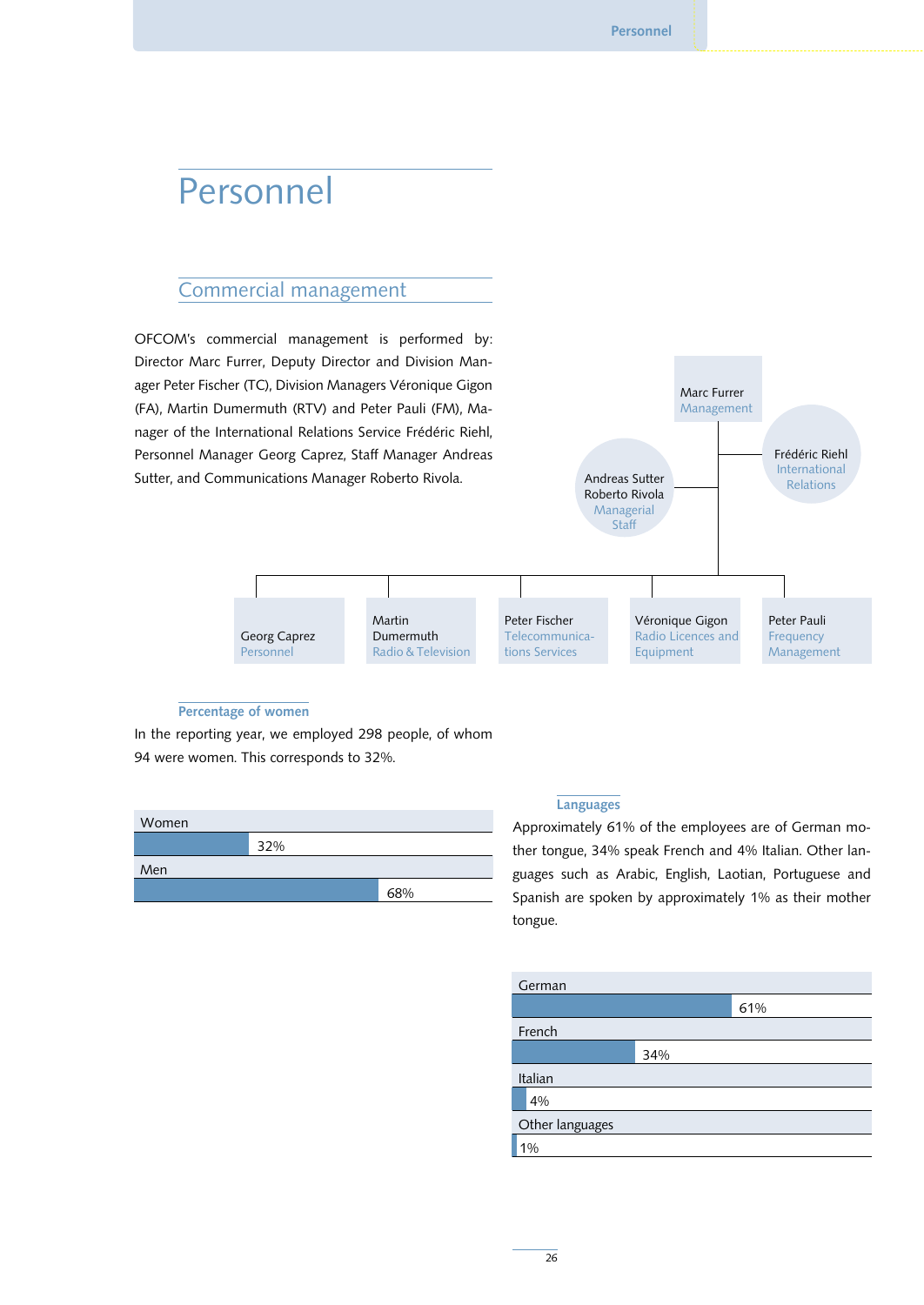#### **Education**

37% of the employees have various trainings (including academic training), 23% have technical training, 18% have been commercially trained, 15% have completed legal studies and 4% have a degree in business studies (university/college or higher education) (see table for details).

| Other training (inclucing academic training)                      |
|-------------------------------------------------------------------|
| 37%                                                               |
| Technical training                                                |
| 23%                                                               |
| Commercial training                                               |
| 18%                                                               |
| Legal training                                                    |
| 15%                                                               |
| Degree in business studies (university / college of higher educ.) |
| 4%                                                                |
| Various                                                           |
| 3%                                                                |

In 2001, we employed 3 media/IT trainees. Since 2001, 2 young people are trained every year in media and IT. In 2003, therefore, there will be six trainees.

You will find comments on personnel policy in the management report.

| Study year | 2001 | 2002 | 2003 |
|------------|------|------|------|
|            |      |      |      |
|            |      |      |      |
|            |      |      |      |
|            |      |      |      |
| Total      |      |      |      |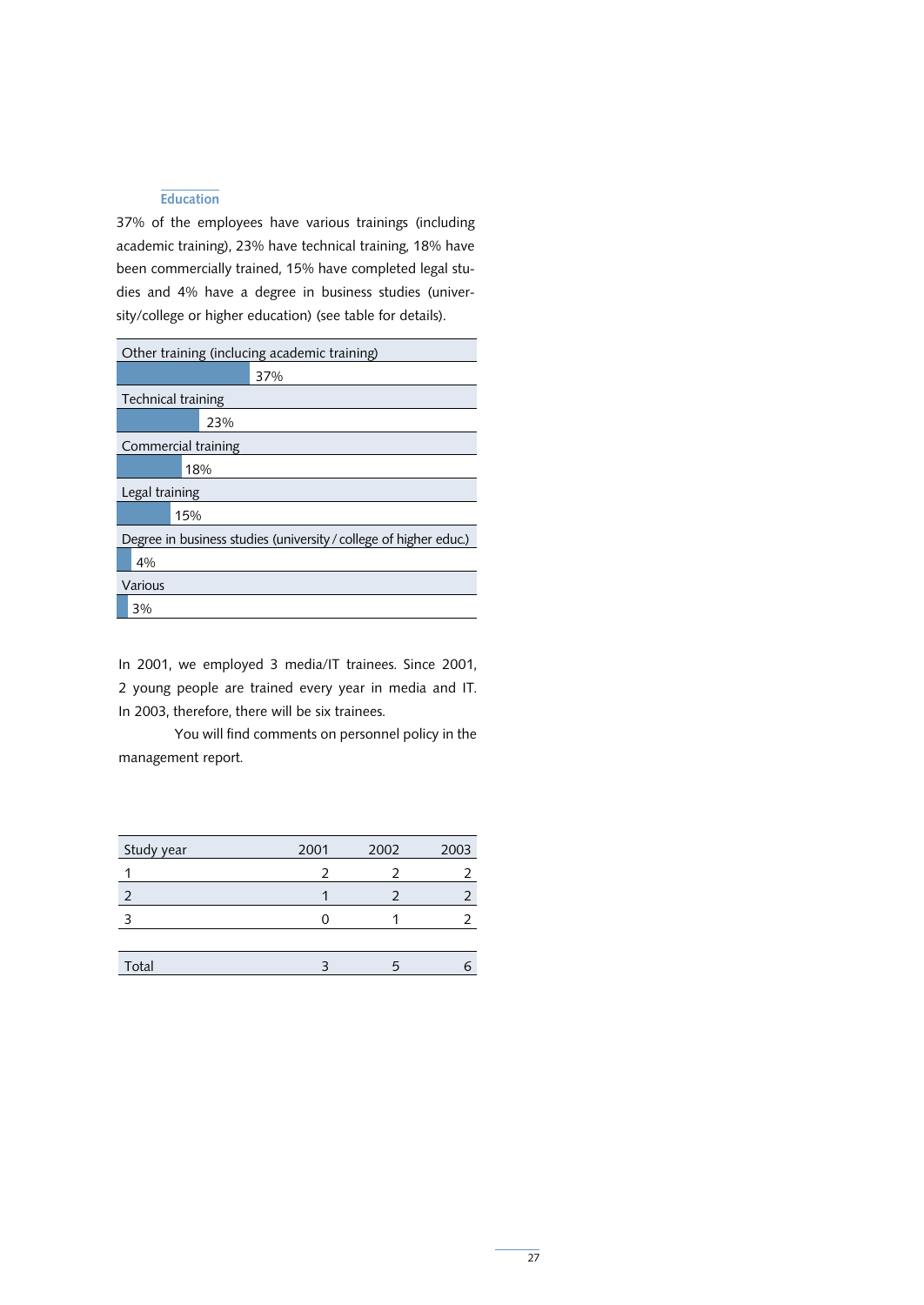## Financial report

Within the framework of the performance specification for 2001 to 2003, in addition to the savings of CHF 4.5 million prescribed by parliament, OFCOM had committed itself to further cost-cutting measures amounting to CHF 1 million, increasing the savings target to CHF 5.5 million in all. We clearly achieved this challenging target, even undercutting it by CHF 0.2 million (including a carried-over residual credit of CHF 1.9 million).

#### **Expenditure**

Since OFCOM has been operating with a performance specification and a global budget, cost-awareness has grown constantly. Thus, we were again able to provide our services in 2001 with substantially less personnel. The increase in personnel costs of CHF 2.2 million compared with the year 2000 was primarily a result of the general wage inflation. Material expenditure, moreover, was CHF 0.9 million down on the previous year.

We were able to take advantage of another positive aspect of global budgeting–the possibility of carrying over residual credit–for the first time in 2001. Thus, we carried forward the CHF 1.9 million which we were unable to spend on projects which were delayed (e.g. as the result of a WTO tender) or deferred.

#### **Revenue**

Administrative receipts (OFCOM revenue) fell by about one third in comparison with the previous year; this is attributable to the fact that the tariff reform of the year 2000 has been having an effect since the coming into force of the new administrative fees on 1 January 2001.

On the basis of the data from the cost and performance accounting system, it had become apparent that some administrative charges no longer met the principle of covering costs, causing us to optimise cost allocation with regard to the individual products. In addition, services which are not in a direct relationship with the three product divisions and which are provided on behalf of the Confederation were separated out. The adaption of the administrative charges on this basis means that since 2001 OFCOM customers have been paying fees which are based on the costs they actually caused. This fact is also apparent in the changed degrees of cost recovery of the individual product divisions.

The large deviations under transfer revenue (revenue for the Confederation) are mainly attributable to the very different results of the two auctions conducted in 2000 and 2001 (2000 WLL auction and 2001 UMTS auction). In this context, it must also be borne in mind that these auctions were one-off events which will not recur in forthcoming years.

The drop in other licence fees for radio networks and satellite radio networks is another result of the tariff reform of the year 2000. Since licence fees were very high in comparison with the rest of Europe in the areas of professional radio and satellite radio, these were greatly reduced, likewise with effect from 2001.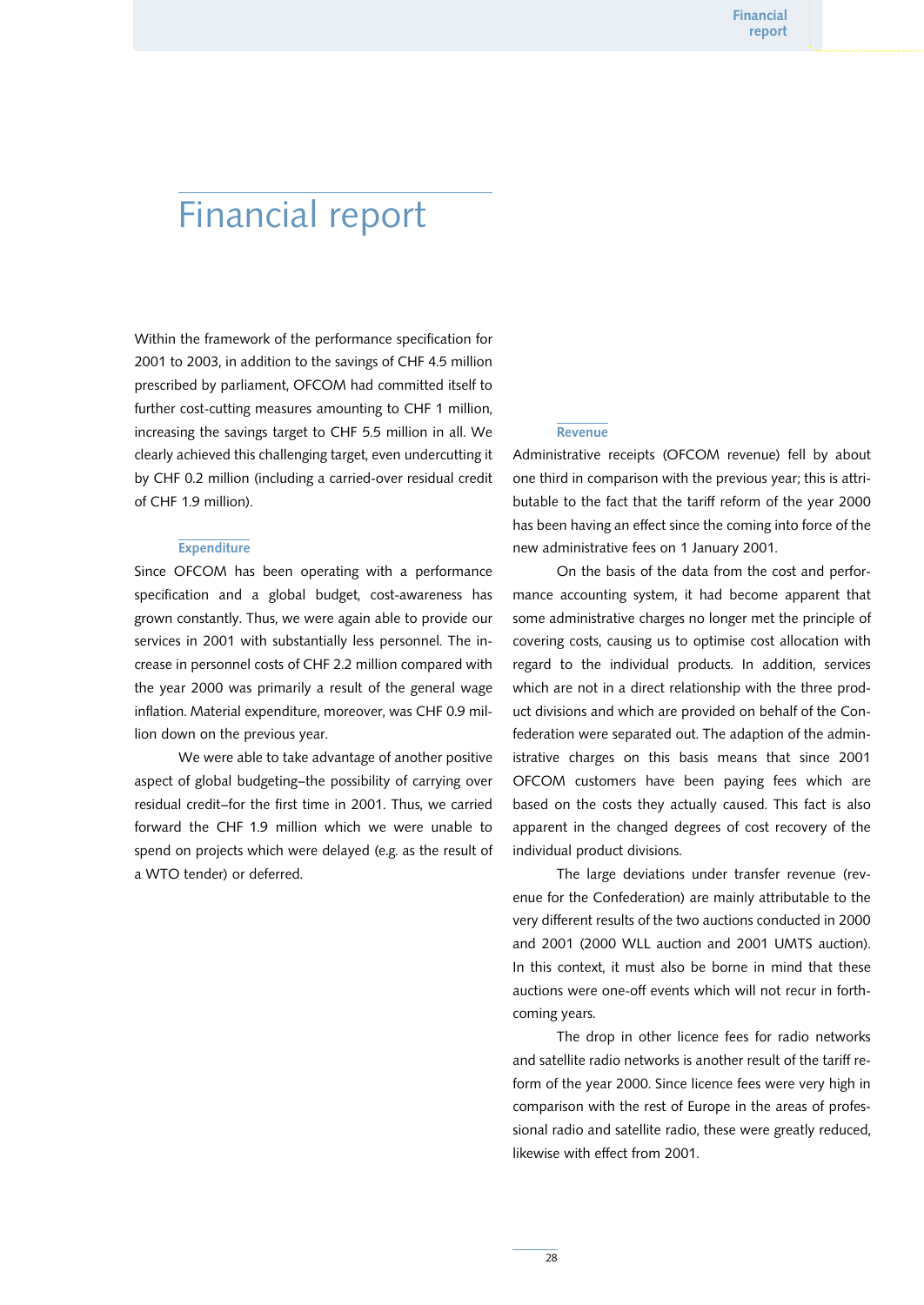

## Financial development in the period 1999-2001

| Year                                                | 1999       | 2000       | 2001       | <b>Deviation/previous</b> | $\frac{0}{0}$ |
|-----------------------------------------------------|------------|------------|------------|---------------------------|---------------|
|                                                     | (mil. CHF) | (mil. CHF) | (mil. CHF) | year (mil. CHF)           |               |
| I. Financial account expenditure (incl. ComCom)     |            |            |            |                           |               |
| Personnel costs                                     | 34,0       | 33,0       | 35,2       | 2,2                       | 7,0           |
| <b>Expenditure fixed assets</b>                     | 14,5       | 20,4       | 19,5       | $-0,9$                    | $-4,0$        |
| Credit transfer on year 2002                        |            |            | 1,9        |                           |               |
|                                                     |            |            |            |                           |               |
| <b>Total</b>                                        | 48,5       | 53,4       | 56,6       | 3,2                       | 6,0           |
|                                                     |            |            |            |                           |               |
| II. Services in relation to the Fed. administration | 5,9        | 5,4        | 4,4        | $-1,0$                    | $-19,0$       |
| III. Imputations                                    | 4,8        | 3,4        | 3,6        | 0,2                       | 6,0           |
| ./. Investments incl. in the financial expenditure  | $-4,3$     | $-4,5$     | $-5.9$     | $-1,4$                    | 31,0          |
| ./. Credit transfer                                 |            |            | $-1,9$     | $-1,9$                    |               |
| <b>OFCOM costs Total I-III</b>                      | 54.9       | 57,7       | 56,8       | $-0,9$                    | $-2,0$        |
|                                                     |            |            |            |                           |               |
| Administration revenue (incl. ComCom)               |            |            |            |                           |               |
| <b>Administration fees</b>                          | 49,6       | 52,5       | 30,3       | $-22,2$                   | $-42,0$       |
| Administrative part of the RTV reception fees       | 7,5        | 8,5        | 10,9       | 2,4                       | 28,0          |
| Total                                               | 57,1       | 61,0       | 41,2       | $-19,8$                   | $-32,0$       |
|                                                     |            |            |            |                           |               |
| Marginal cost contribution in %                     | 104,0      | 105,7      | 72,5       |                           |               |

## Achievement of specified savings according to the performance specification

| Year                                          | 1999       | 2000       | 2001       |
|-----------------------------------------------|------------|------------|------------|
|                                               | (mil. CHF) | (mil. CHF) | (mil. CHF) |
| Original financial plan (29/09/1997)          | 60,2       | 64,3       | 64,8       |
| ./. Expenditure reduction / specified savings | $-1,5$     | $-3,1$     | $-4,5$     |
| ./. Extra measures for cost reduction         | 0          | 0          | $-1,0$     |
| ./. Other corrections                         | 0          | 0          | $-2.5$     |
|                                               |            |            |            |
| Financial framework / specified savings       | 58,7       | 61,2       | 56,8       |
| ./. Expenditure according to annual accounts  | 48,5       | 53,4       | 56,6       |
|                                               |            |            |            |
| Reduced expenditure according to              |            |            |            |
| specified savings                             | 10,2       | 7,8        | 0,2        |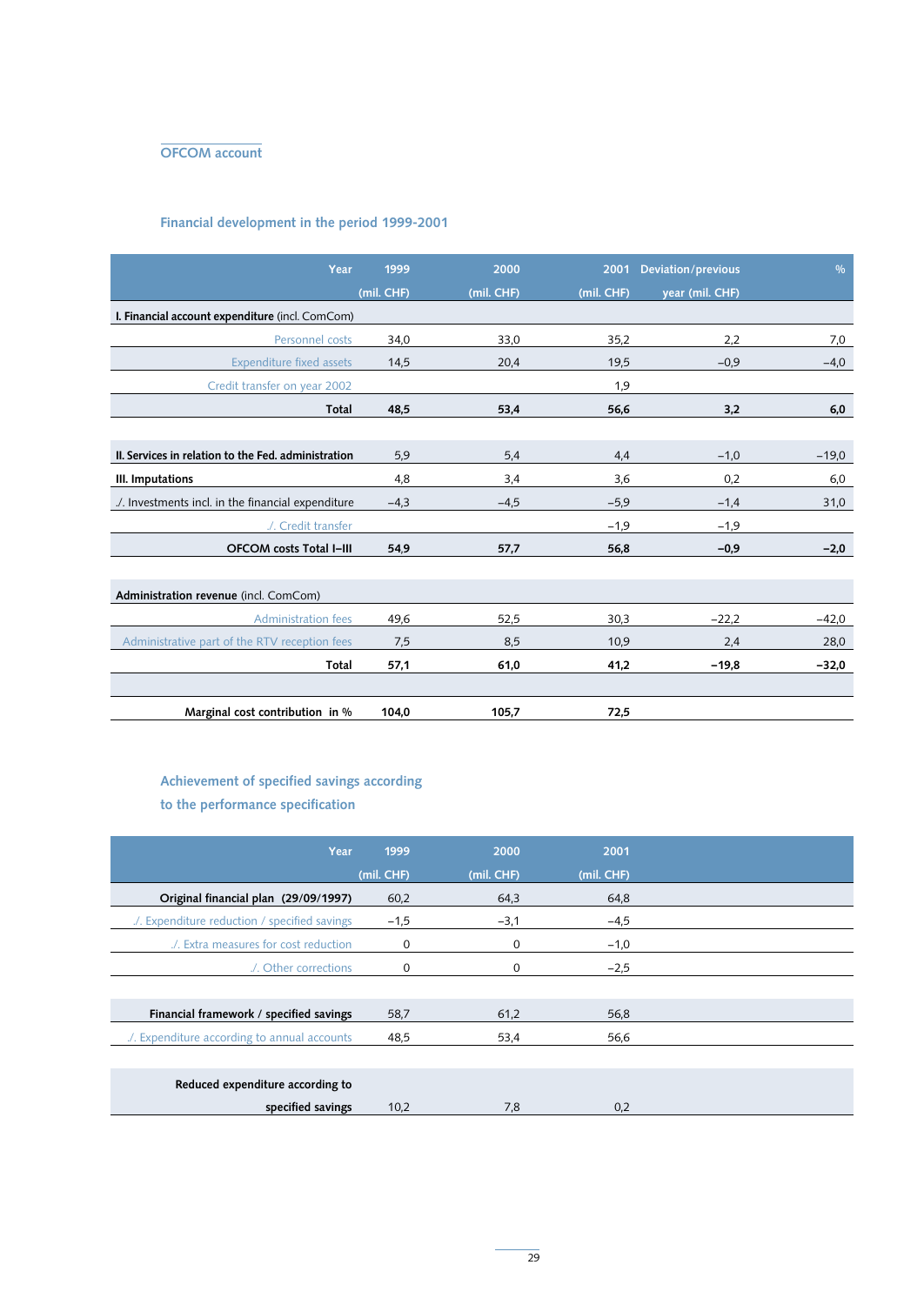### Results per product group

| Year                            | 1999         | 2000       | 2001       | <b>Deviation/previous</b> | $\frac{0}{0}$ |
|---------------------------------|--------------|------------|------------|---------------------------|---------------|
|                                 | $(mil.$ CHF) | (mil. CHF) | (mil. CHF) | year (mil. CHF)           |               |
| <b>Telecom services</b>         |              |            |            |                           |               |
| Costs                           | 18,7         | 21,4       | 19,3       | $-2,1$                    | $-10,0$       |
| Revenue                         | 30,1         | 33,7       | 16,7       | $-17,0$                   | $-50,0$       |
| Marginal cost contribution in % | 161,0        | 157,0      | 87,0       |                           |               |
| Radio and television            |              |            |            |                           |               |
| Costs                           | 14,0         | 14,4       | 16,9       | 2,5                       | 17,0          |
| Revenue                         | 8,4          | 9,5        | 10,9       | 1,4                       | 15,0          |
| Marginal cost contribution in % | 60,0         | 66,0       | 64,0       |                           |               |
| Radio licences and equipment    |              |            |            |                           |               |
| Costs                           | 22,2         | 21,8       | 20,5       | $-1,3$                    | $-6,0$        |
| Revenue                         | 18,6         | 17,8       | 13,5       | $-4,3$                    | $-24.0$       |
| Marginal cost contribution in % | 84,0         | 82,0       | 66,0       |                           |               |

## Revenue transferred to the DFF

| Year                                      | 1999        | 2000       |            | 2001 Deviation/previous | 0/0      |
|-------------------------------------------|-------------|------------|------------|-------------------------|----------|
|                                           | (mil. CHF)  | (mil. CHF) | (mil. CHF) | year (mil. CHF)         |          |
| Licence fees from auctions                |             |            |            |                         |          |
| (WLL, UMTS)                               | $\mathbf 0$ | 581,1      | 205,0      | $-376.1$                | $-65.0$  |
| Other licence fees for radiocommunication |             |            |            |                         |          |
| networks and satellite networks           | 22,8        | 28,7       | 12,2       | $-16.5$                 | $-57,0$  |
| Licence fees from broadcasters and        |             |            |            |                         |          |
| rebroadcasters of radio and TV programmes | 2,9         | 4,8        | 4,5        | $-0.3$                  | $-6,0$   |
| Revenue from administrative               |             |            |            |                         |          |
| penalty procedures                        | 0,7         | 1,3        | 0,1        | $-1,2$                  | $-1,3$   |
| Total                                     | 26.4        | 615,9      | 221.8      | $-394.1$                | $-615,9$ |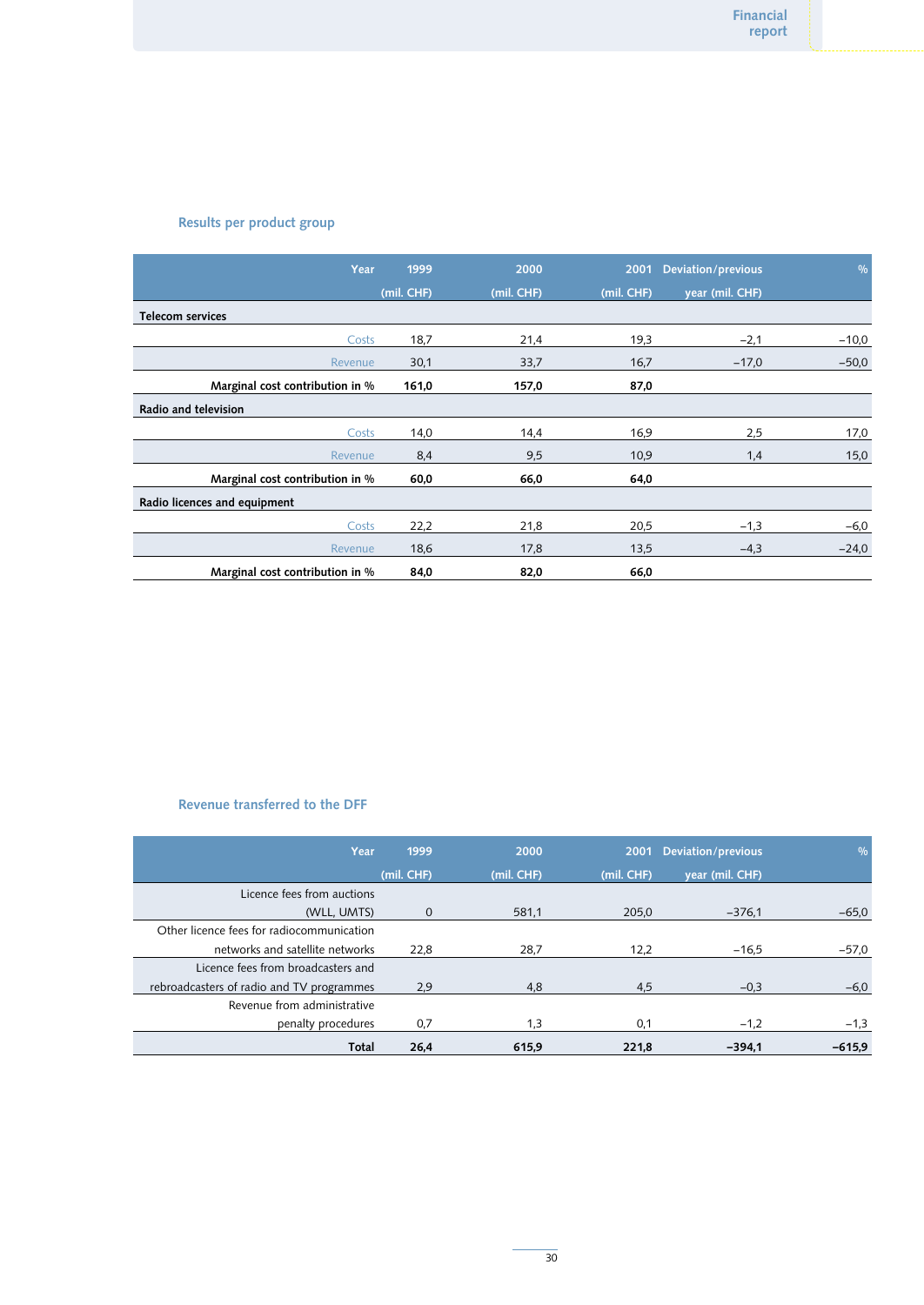# Appendix

| <b>Management (DIR)</b>                                | <b>Name</b>              | E-Mail                           | Phone         |
|--------------------------------------------------------|--------------------------|----------------------------------|---------------|
| Director                                               | Marc Furrer              | Marc.Furrer@bakom.admin.ch       | 032 327 55 01 |
| <b>Staff Manager</b>                                   | Andreas Sutter           | Andreas.Sutter@bakom.admin.ch    | 032 327 55 03 |
| <b>Communications Manager</b>                          | Roberto Rivola           | Roberto.Rivola@bakom.admin.ch    | 032 327 55 50 |
|                                                        |                          |                                  |               |
| <b>International Relations (IR)</b>                    |                          |                                  |               |
| Manager and Vice-Director                              | Frédéric Riehl           | Frederic.Riehl@bakom.admin.ch    | 032 327 54 54 |
|                                                        |                          |                                  |               |
| <b>Resources and Organisation (BO)</b>                 |                          |                                  |               |
| Finance and Accounts                                   | <b>Christine Fuchs</b>   | Christine.Fuchs@bakom.admin.ch   | 032 327 57 07 |
| Personnel                                              | Georg Caprez             | Georg.Caprez@bakom.admin.ch      | 032 327 55 15 |
| Logistics                                              | Peter Lendenmann         | Peter.Lendenmann@bakom.admin.ch  | 032 327 54 56 |
| IT                                                     | <b>Bruno Frutiger</b>    | Bruno.Frutiger@bakom.admin.ch    | 032 327 55 20 |
|                                                        |                          |                                  |               |
| <b>Radio and Television (RTV)</b>                      |                          |                                  |               |
| Manager and Vice-Director                              | Martin Dumermuth         | Martin.Dumermuth@bakom.admin.ch  | 032 327 55 45 |
| National and International Media                       | Peter Marti              | Peter.Marti@bakom.admin.ch       | 032 327 55 44 |
| Local Media and Dissemination                          | Marcel Regnotto          | Marcel.Regnotto@bakom.admin.ch   | 032 327 55 35 |
| Radio and Television Supervisory Service               | Carole Gerber            | Carole.Gerber@bakom.admin.ch     | 032 327 54 49 |
|                                                        |                          |                                  |               |
| <b>Telecom Services (TC)</b>                           |                          |                                  |               |
| Manager and Deputy Director                            | Peter Fischer            | Peter.Fischer@bakom.admin.ch     | 032 327 55 99 |
| Politics and Planning                                  | Matthias Ramsauer        | Matthias.Ramsauer@bakom.admin.ch | 032 327 55 10 |
| Fixed Network Services and Universal Service           | Armin Blum               | Armin.Blum@bakom.admin.ch        | 032 327 55 79 |
| Mobile and Satellite Radio Services                    | René Dönni               | Rene.Doenni@bakom.admin.ch       | 032 327 55 43 |
| Numbering and Addressing                               | François Maurer          | Francois.Maurer@bakom.admin.ch   | 032 327 55 76 |
|                                                        |                          |                                  |               |
| Radio Licences and Equipment (FA)                      |                          |                                  |               |
| Manager and Vice-Director                              | Véronique Gigon          | Veronique.Gigon@bakom.admin.ch   | 032 327 54 48 |
| Coordination Office                                    | Bernhard Pfander         | Bernhard.Pfander@bakom.admin.ch  | 032 327 54 42 |
| Equipment                                              | Gerhard Käser            | Gerhard.Kaeser@bakom.admin.ch    | 032 327 55 65 |
| Radio Licences                                         | Rudolf Rieder            | Rudolf.Rieder@bakom.admin.ch     | 032 327 58 20 |
| Market and Law, German-speaking Switzerland            | Daniel Büttler           | Daniel.Buettler@bakom.admin.ch   | 032 327 54 45 |
| Market and Law, French- and Italian-speak. Switzerland | Patricia Voisard Vollmer | Patricia.Voisard@bakom.admin.ch  | 032 327 55 91 |
| Market and Law, French- and Italian-speak. Switzerland | Olivier Pauchard         | Olivier.Pauchard@bakom.admin.ch  | 032 327 54 30 |
|                                                        |                          |                                  |               |
| <b>Frequency Management (FM)</b>                       |                          |                                  |               |
| Manager                                                | Peter Pauli              | Peter.Pauli@bakom.admin.ch       | 032 327 57 00 |

| Manager                     | Peter Pauli          | Peter.Pauli@bakom.admin.ch          | 032 327 57 00 |
|-----------------------------|----------------------|-------------------------------------|---------------|
| Radio Principles            | Daniel Vergères      | Daniel.Vergeres@bakom.admin.ch      | 032 327 57 20 |
| <b>Frequency Planning</b>   | Philippe Horisberger | Philippe.Horisberger@bakom.admin.ch | 032 327 54 11 |
| <b>Frequency Allocation</b> | Konrad Vonlanthen    | Konrad. Vonlanthen@bakom.admin.ch   | 032 327 55 83 |
| Radio Monitoring            | Silvo Rubli          | Silvo.Rubli@bakom.admin.ch          | 032 327 57 30 |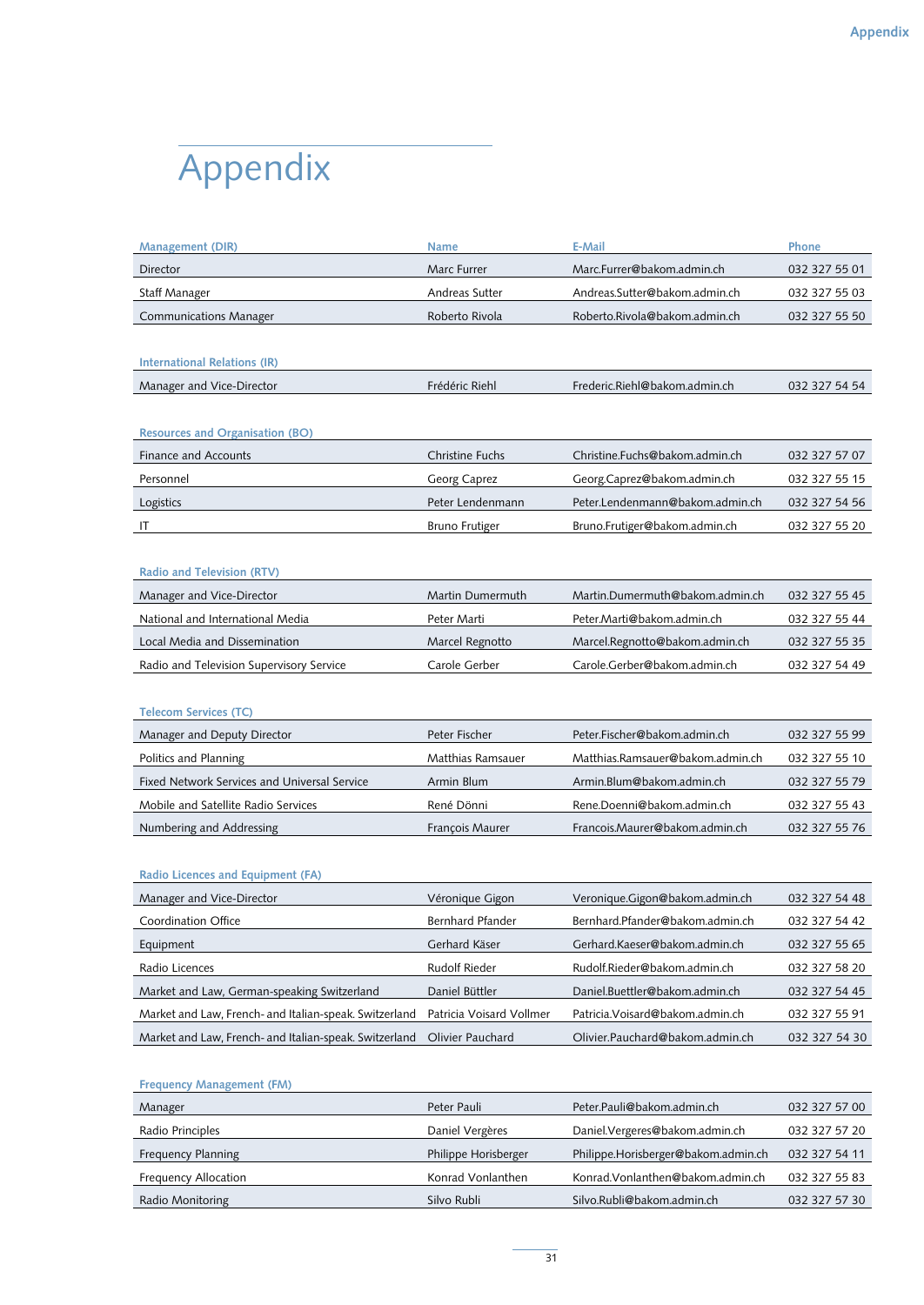#### **Contact**

Please send correspondence to: OFCOM, P.O. box, 2501 Biel/Bienne. You can reach us by telephone on 032 327 55 11 (switchboard) or by fax on 032 327 55 55

#### www.ofcom.ch

Visit our website. It also features details on how to find us and a map with the two offices: Zukunftstrasse 44 in Biel and Ipsachstrasse 10 in Nidau plus the branch offices. www.bakom.ch/en/amt/kontaktadressen/index.html

## **Locations**

OFCOM has bases throughout Switzerland. They enable us to perform our monitoring function in the interest of a telecommunications market which functions effectively. In oder to optimise activities in the frequency management sector, the centralisation of certain tasks in Biel is being tested. One branch office from the Italian-, French- and German-speaking part of Switzerland respectively is intended to ensure speedy reactions throughout Switzerland.

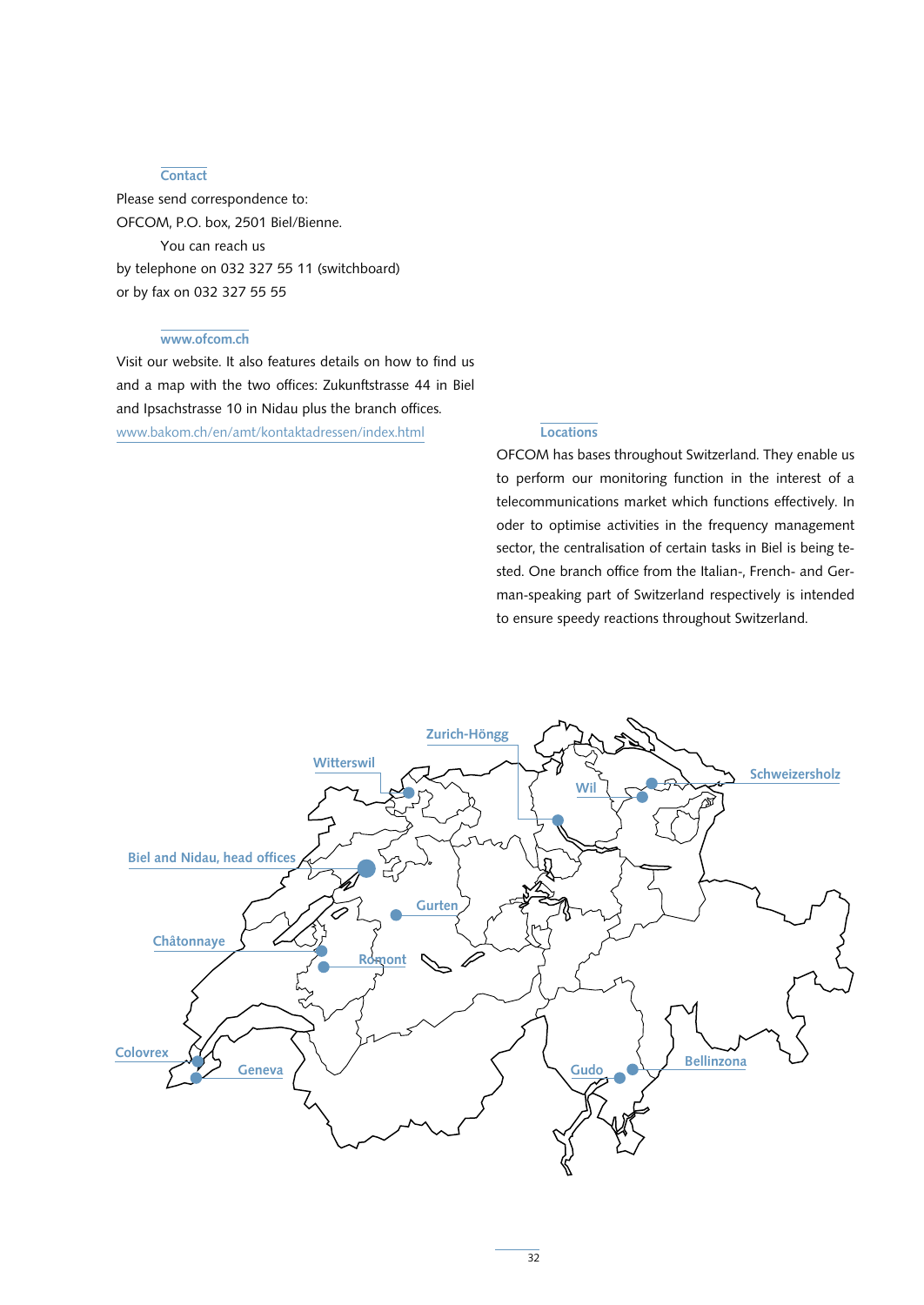## Glossary

### CDMM

Comité Directeur des Moyens de Communications de Masse **CENELEC** European Committee for Electrotechnical Standardization **CEPT** Conférence Européenne des Administrations des Postes et Télécommunications **CSA** Conseil Supérieur de l'Audiovisuel (France) DAB Digital Audio Broadcasting DNS Domain Name Service **DNSO** Domain Name Supporting Organisation DVB Digital Video Broadcasting **EBU** European Broadcasting Union **ERC** European Radiocommunications Committee **ERO** European Radiocommunications Office **ETO** European Telecommunications Office ETSI European Telecommunications Standardisation Institute **GAC** Government Advisory Committee **GDMSS** Global Maritime Distress and Safety System **GSM** Global System for Mobile Communications

#### ICANN

Internet Corporation for Assigned Names and Numbers IRG International Regulatory Group ITU International Telecommunications Union LRC Long Range Certificate **ONP** Open Network Provision PLC Powerline Communications R&TTE Radio Equipment & Telecommunications Terminal Equipment **ROC** Restricted Operators Certificate SMP Significant Market Power UER Union Européenne de Radiodiffusion UIT Union Internationale des Télécommunications ULL Unbundling of the Local Loop **UMTS** Universal Mobile Telecommunications System **WLL** Wireless Local Loop **WRC** World Radio Conference **WSIS** World Summit on the Information Society